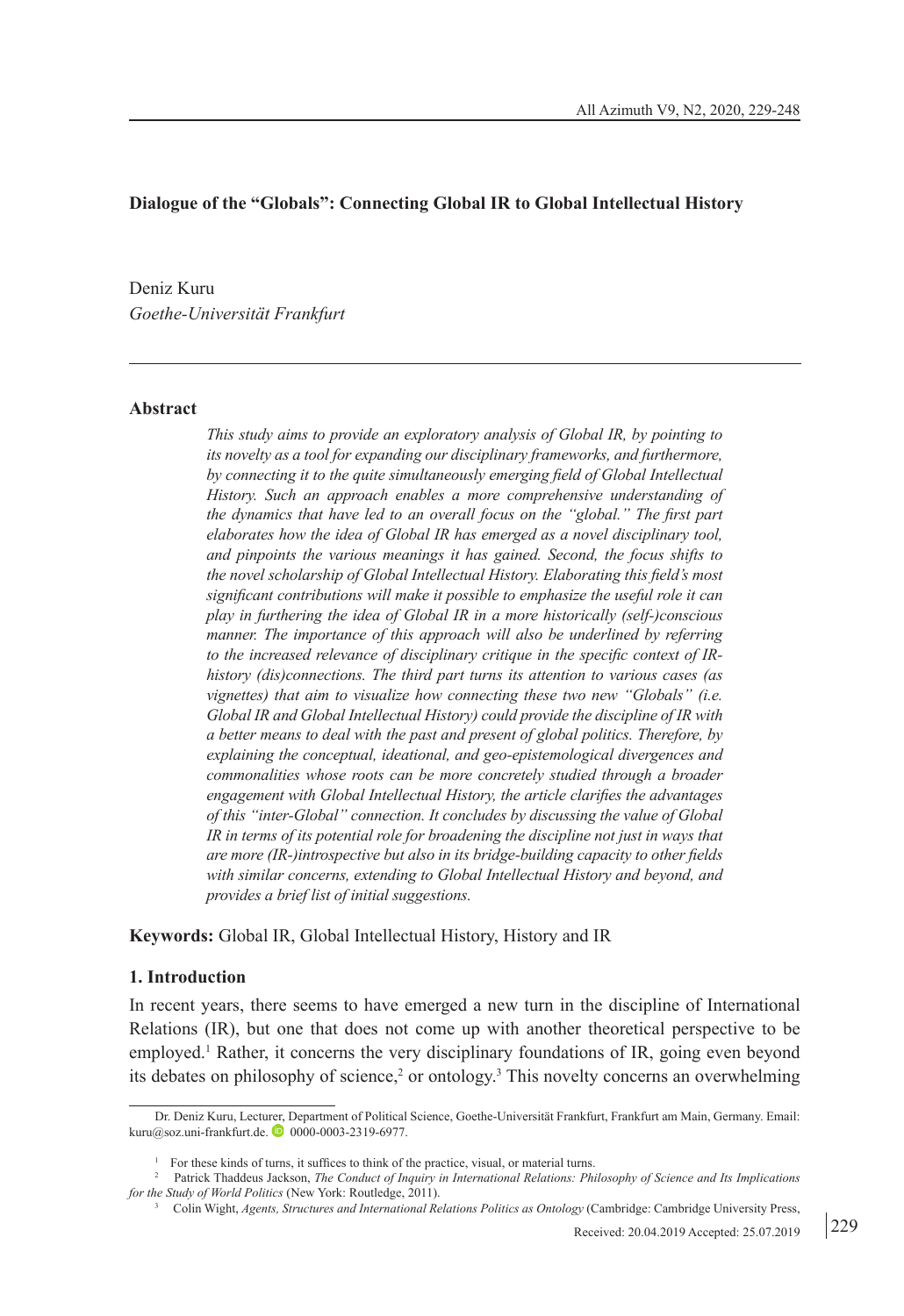interest in overcoming the Western-centric nature of the discipline. However, it is not necessarily overlapping with the postcolonial approaches in IR that have been the usual source when one encounters this type of critique. The recent calls for a "Global IR" provide a broader, and at times more mainstream-supported attack on the past and present of the discipline, calling for making geo-epistemological and also geo-ontological revisions in our way of looking at the world, and hence at IR. This new perspective promises a different outlook within our disciplinary enterprise, and mostly in a way that recognizes the actual changes in the domain of world politics, or as Buzan and Acharya recently stated, in the world of international relations ("ir" without upper scale letters).<sup>4</sup>

This study aims to provide a dual structure in order to address the issue of a possible dialogue between the emerging Global IR and the similarly novel approach in the discipline of History, namely Global Intellectual History. The article first elaborates the emergence of the idea of Global IR, underlining its definitional variations. In this regard, I also provide a quantitative study on the usage of the concept of Global IR (but also Global International Relations), explaining its growing popularity in the aftermath of Amitav Acharya's presidential speech at the International Studies Association (ISA), which later became an article in 2014 in its flagship journal *International Studies Quarterly* (ISQ).<sup>5</sup> Finally, the main features of Global IR are explored via a close engagement with Acharya and Buzan's most recent take on this quest for globalizing the discipline.<sup>6</sup> This serves also as a connection to the discussion of Global History, and more specifically Global Intellectual History, as tools at the disposal of the Global IR project.

In the second part of the study, the emphasis shifts to the relevance of a new historiographical approach, one that is located at the intersection of Global History and Intellectual History. By examining the significance of Global Intellectual History, I aim at showing the multiple promises of this field of research in the realization of Global IR. First, there follows an examination of Global History and the consequent emergence of Global Intellectual History. Subsequently, I underline the usefulness of this approach for Global IR by providing a number of vignettes that point to potential benefits of this type of research. Later, the study turns its attention to a possible triangulation effort in the context of interdisciplinary cooperation. In this regard, I pinpoint the importance of combining Global IR and Global Intellectual History with the insights of (Global/International) Historical Sociology in order to connect the study of ideas to their institutional and structural dimensions. Here also lies a certain promise for advancing IR among other social sciences. The conclusion, in turn, considers the prospects of these connections, especially between Global IR and Global Intellectual History and provides a list of to-dos which could further the project of Global IR.

<sup>2006). 4</sup> Amitav Acharya and Barry Buzan, *The Making of Global International Relations: Origins and Evolution of IR at Its Centenary* (Cambridge: Cambridge University Press, 2019).

<sup>5</sup> Amitav Acharya, "Global International Relations (IR) and Regional Worlds: A New Agenda for International Studies," *International Studies Quarterly* 58, no. 4 (2014): 647–59.

<sup>6</sup> Acharya and Buzan, *The Making of Global International Relations.* As this work presents a more up-to-date take on Global IR, I use it as my main focus, yet first analyze the impact of Acharya, "Global International Relations (IR)" as this presented the first detailed engagement with Global IR in a more mainstream fashion (one that I show below to have played a leading role in paving the way for popularizing the idea of Global IR).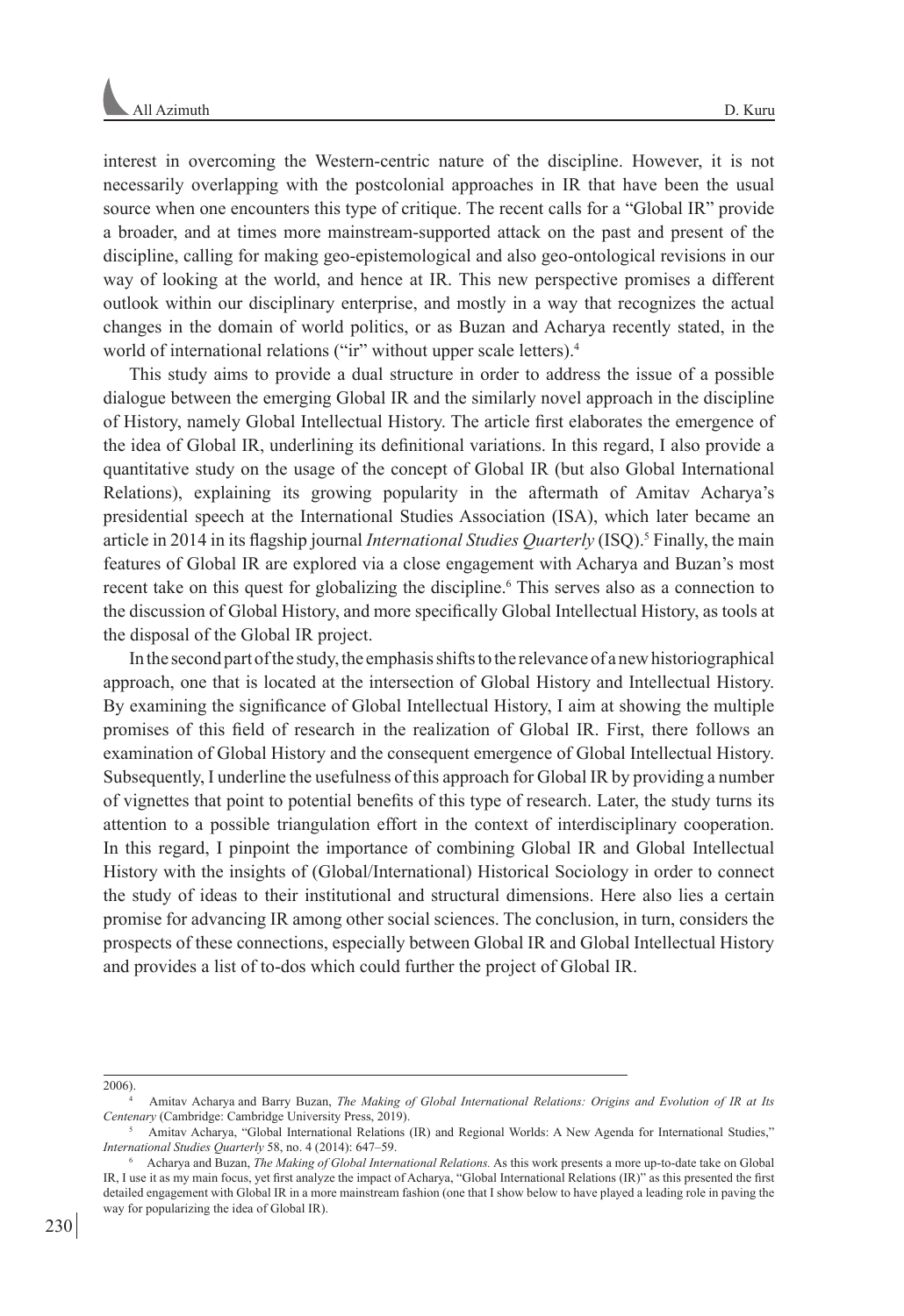### **2. Global IR for the Mainstream – Redefinition and Popularization**

There are a number of varying definitions for the idea/approach of Global IR. However, interest in it has witnessed a dramatic rise in the last couple of years. Before approaching the various engagements within IR, I propose to focus on Acharya's 2014 piece and point to its leading role in widening the usage of the concept, making it thereby a popular and more familiar perspective in IR scholarship. Based on this, I offer a brief discussion on varying understandings of Global IR, returning consequently to the approach put forward by Acharya (and Buzan). This prepares the way for the later parts on Global Intellectual History.

In order to check whether Acharya's ISA presidential address, which became an ISQ piece in 2014, had a major impact in making the concept a popular one for IR scholars around the globe, I looked at two widely used sources: Google Scholar and Web of Science. The analysis sought to gauge for the temporal frequency of the usage of both "Global International Relations" and "Global IR." In this framework, it became clear that the former has been used also in broader senses, e.g. the wider structure of world politics, etc. This resulted in more than 1000 texts for the period until 2019. Of this, some 100 were found in the years up to and including 2000, whereas more than 300 new texts were published up to and including 2013. Afterwards, I focused on individual years, and found a visible tendency of continuous increase (from some 47 in 2014 to 175 alone in 2018). This means that even the more diversely employed concept of "Global International Relations" (which in many individual instances was in fact employed as global international relations) still points to the growing influence of the idea of a disciplinary "Global International Relations" from 2014 on (see figure 1).

In the more specific instance of "Global IR" (where the search was secured by additionally checking for "international relations" in order to detach it from similar but unrelated usages of the shortening "IR"), the results emphasized in an even more evident manner the popularity of the concept starting in 2014. Prior to 2001, it was used in only seven works, and there were in total merely some 100 pieces before 2014. In that year there followed some 30 new publications, only to increase to circa 110 in 2017 and 134 in the following year. The total has risen from some 150 in 2014 to more than 500 four years later (see figure 2).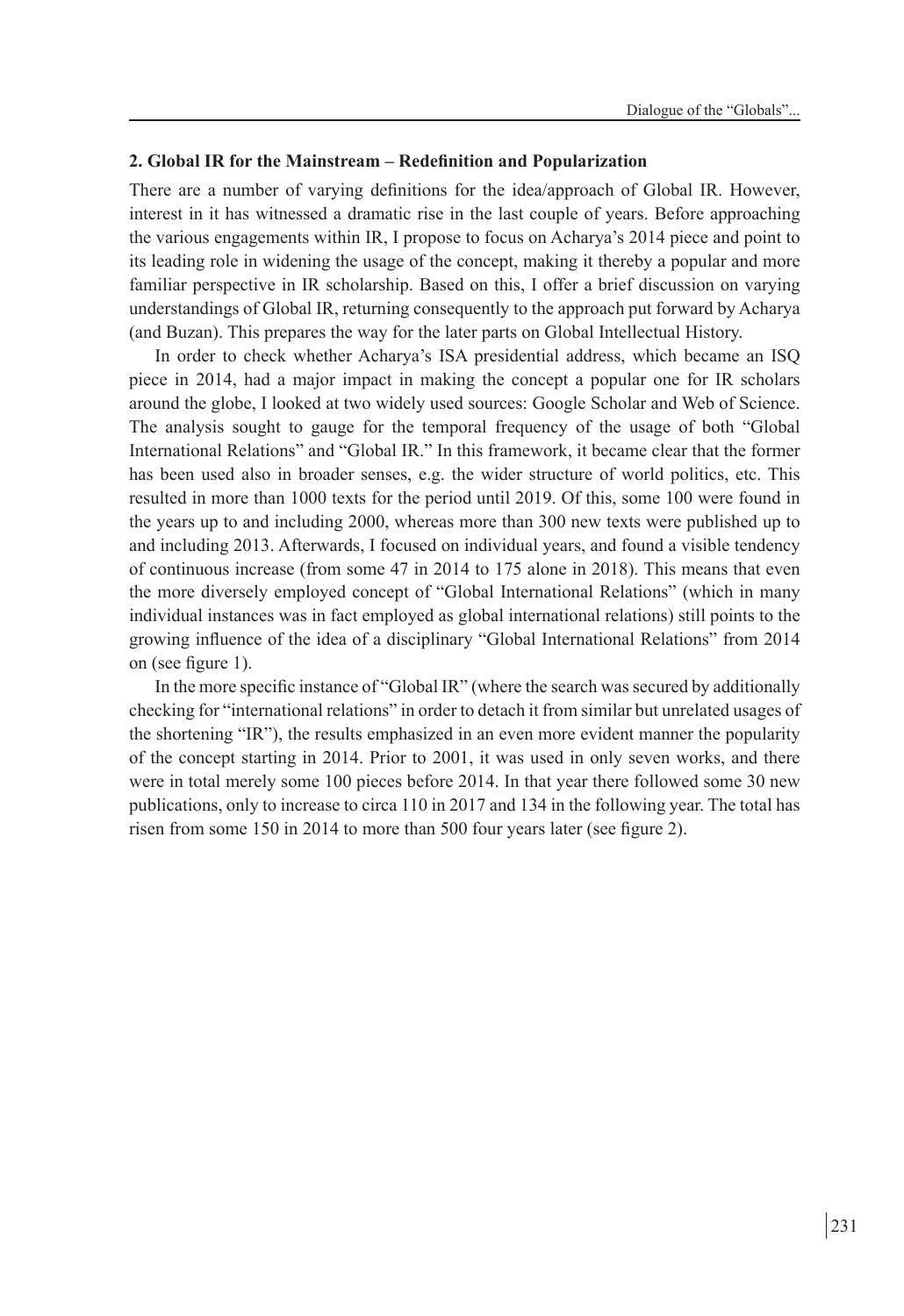



Figure 1: Number of works with "Global International Relations"



Figure 2: Number of works with "Global IR"

An analysis of the Web of Science records provides us with an even clearer picture. There is just one article referring to "Global International Relations" prior to Acharya's 2014 piece. On the other hand, in its aftermath, there would be already 16 works using this concept, showing that his article has played the role of a popularizing factor for this rather recent labelling. When gauging for the impact of "Global IR" in a separate manner, one finds 29 studies in the area of IR, with only two of them preceding Acharya's article. This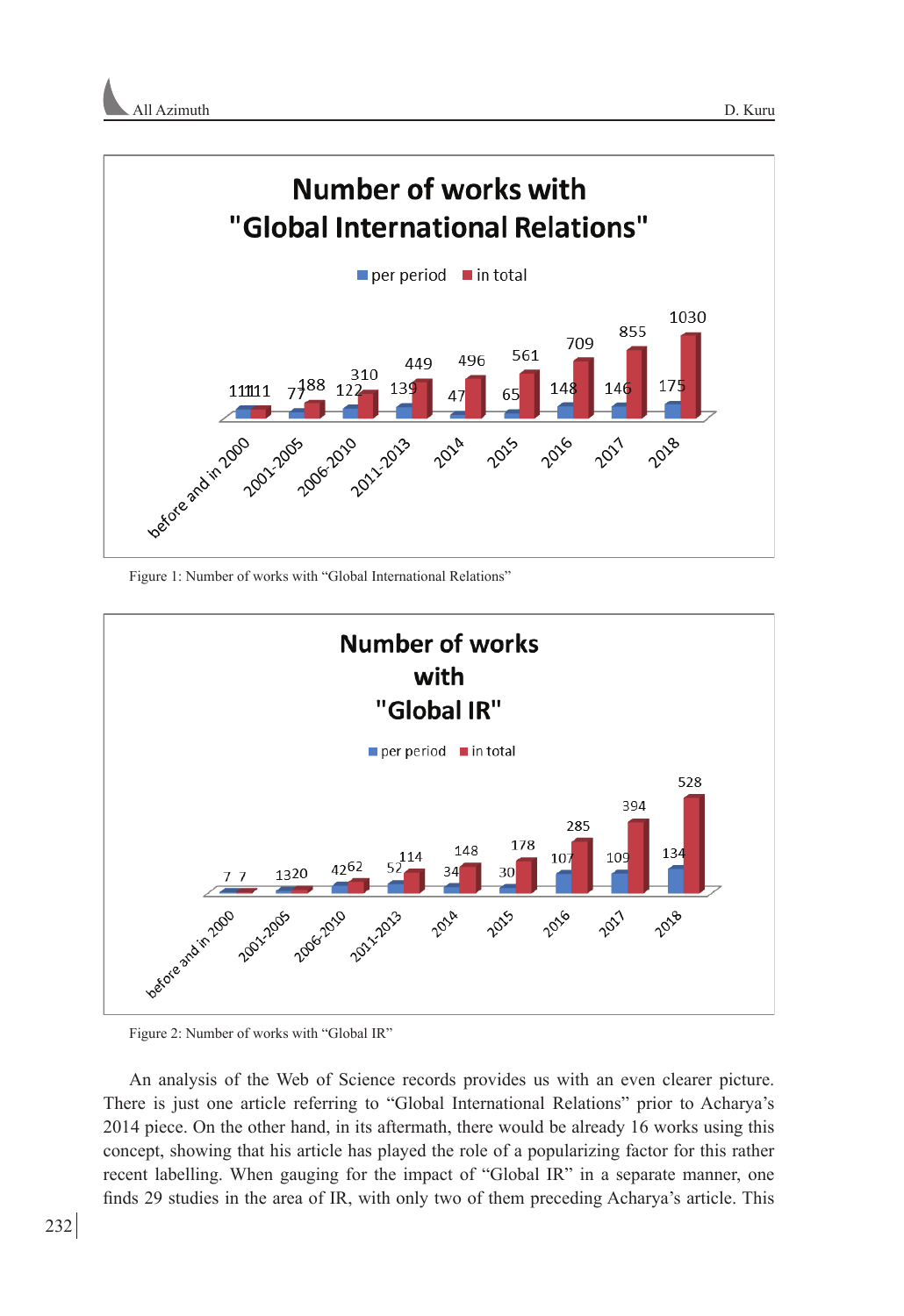again underlines the effect his ISA speech and ISQ piece seem to have had on the broader employment of this concept.

In addition to these figures, the citation numbers of Acharya's article also demonstrate its significant role, with some 250 by Google Scholar and close to 90 by Web of Science.<sup>7</sup> These findings suggest two important insights. First, Acharya's piece has played a path-breaking role in making the concept of "Global International Relations"/"Global IR" a freshly popular label for the wider IR community. Second, this novelty is reflected in the concept's broader usage within the last couple of years.<sup>8</sup> In light of this, it becomes useful to turn our attention to the different ways in which Global IR can be understood and the changes it could implement for the discipline. Such a broader overview can demonstrate both the multiple meanings Global IR has taken on and the greater relevance of the approach developed by Acharya (and Buzan, with whom he frequently cooperates in this area), as related to this preceding analysis.

Although Acharya's article has been shown to play a major role in popularizing "Global IR," we still need to be careful when approaching this concept, for its usage has not seen a single path commonly followed by all. In this regard, I want to explain certain divergences that emerge in its employment, and clarify the reasons for such differences among IR scholars. First, it is important to acknowledge the role played by postcolonialist scholars<sup>9</sup> and later decolonial approaches<sup>10</sup> for overcoming the Western-centric nature and structure of the discipline.<sup>11</sup> Their distinct call is itself not of a very old origin, having started to significantly impact IR in the 1990s. Developments in other fields, most famously Edward Said's study on Orientalism and Foucauldian approaches had a visible influence in this context. The main theme of postcolonial scholars has been to call for a more inclusive IR that would, through this less Western-centric understanding of its role and contents, become a better tool for understanding more than just the Western world and its impact. It would also offer an explanation about how the broader world and its "international relations" function. In this framework, a specific focus was on concepts like the Global South, with at times has focused largely on differences between the North and the South. The time was seen as having arrived for the latter to have finally (or once again) a say in world politics and in its study. Decolonial contributions later enriched this approach by further emphasizing the problematic nature

I am just looking, again, at the ISQ piece. However, there were also other articles of his that helped to make the idea of Global IR more familiar, and not infrequently, more popular to IR scholars. See, for instance, Amitav Acharya, "Advancing Global IR: Challenges, Contentions, and Contributions," *International Studies Review* 18, no. 1 (20

It is also important to state that as ISA president, Acharya was able to determine the program theme of the February 2015 conference which was titled "Global IR and Regional Worlds: A New Agenda for International Studies." This organizational aspect could also be seen as further impact of Acharya, but via his presidential role. The continuing influence of the concept is also visible in the title choice for the March 2020 ISA conference: "Multiple Identities and Scholarship in a Global IR: One Profession, Many Voices." Both testify to possible legitimizing and popularizing dynamics that further the spread of "Global IR" as the new disciplinary approach.

See for example Arlene Tickner, "Seeing IR Differently: Notes from the Third World," *Millennium* 32, no. 2 (2003): 295– 324; Arlene B. Tickner, "Hearing Latin American Voices in International Relations Studies," *International Studies Perspectives* 4, no. 4 (2003): 325–50; Kamran Matin, "Redeeming the Universal: Postcolonialism and the Inner Life of Eurocentrism," *European Journal of International Relations* 19, no. 2 (2013): 353–77; Sanjay Seth, *Postcolonial Theory and International Relations: A Critical Introduction* (New York: Routledge, 2013).

<sup>10</sup> For examples of decolonial IR see Branwen Gruffydd Jones, ed., *Decolonizing International Relations* (Lanham: Rowman and Littlefield, 2006); and Lily HM Ling, "Decolonizing the International: Towards Multiple Emotional Worlds," *International Theory* 6, no. 3 (2014): 579–83; for decolonial approaches in general see Walter Mignolo, "The Geopolitics of Knowledge and the Colonial Difference," *The South Atlantic Quarterly* 101, no. 1 (2002): 57–96; and Anibal Quijano, "Coloniality of Power and Eurocentrism in Latin America," *International Sociology* 15, no. 2 (2000): 215–32. Arlene Tickner's later work shows clear tendency for this approach, too. See David L. Blaney and Arlene B. Tickner, "Worlding, Ontological Politics and the Possibility of a Decolonial IR," *Millennium* 45, no. 3 (2017): 293–311.

<sup>&</sup>lt;sup>11</sup> John M. Hobson, *The Eurocentric Conception of World Politics: Western International Theory, 1760-2010 (Cambridge* University Press, 2012); Arlene B. Tickner and Ole Wæver, eds. *International Relations Scholarship around the World.* New York: Routledge, 2009.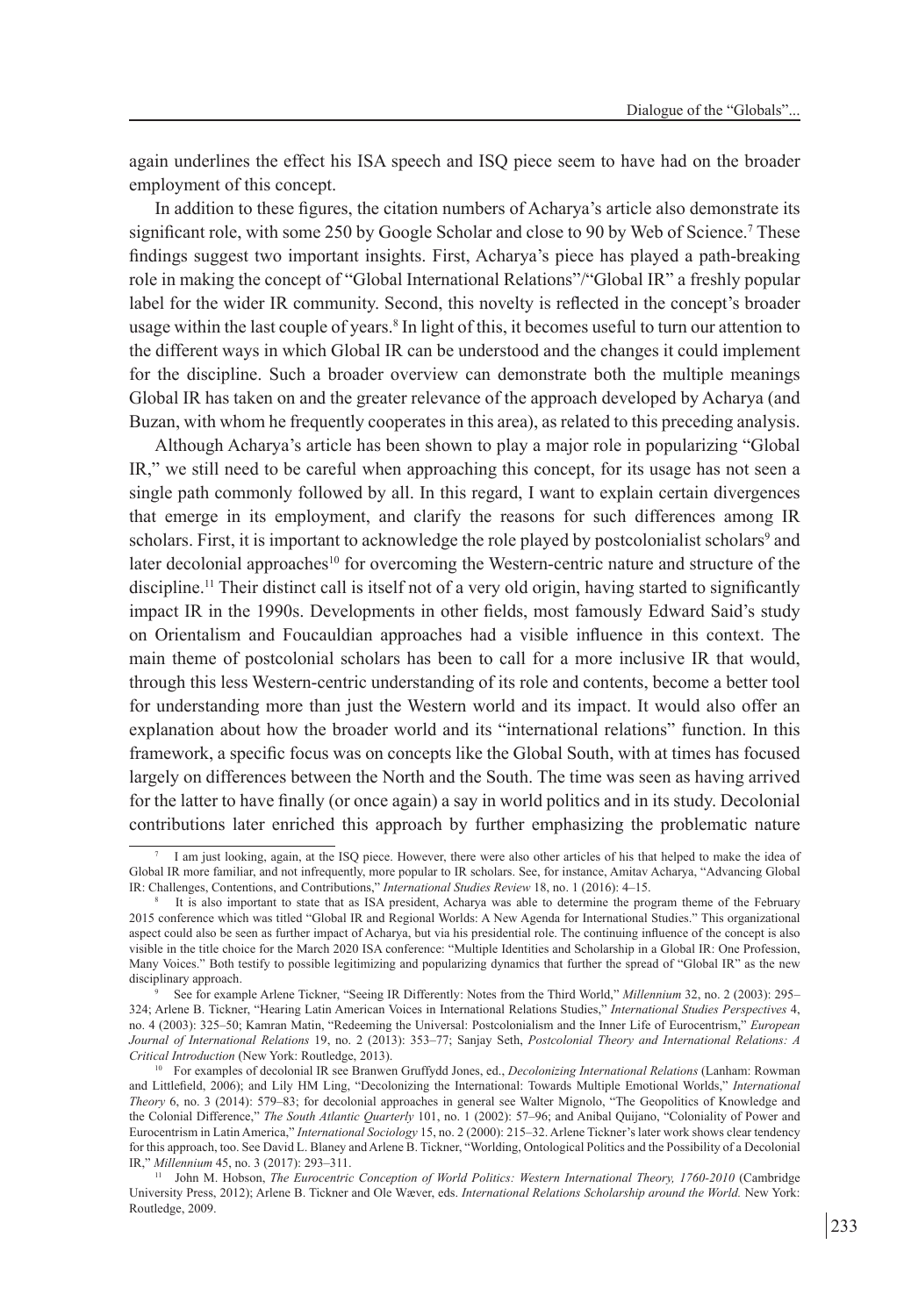not only of the Western dominance in knowledge production but also the multiple ways in which this knowledge was assumed to be of universal validity, further strengthened by the power political hegemony of Western powers.12 In these analyses, there exists an urgent need for overcoming these obstacles in order to pave the way for the non-Western sources of knowledge and their promotion.

Alternatively, one should also take into account the various scholarly communities who consider the necessity of widening IR by taking in insights from local/national/regional IR scholarship. While this has also been partially a quest of earlier postcolonial scholars, the limits of such an approach have led to multiple debates on the actual ways of undertaking this task. On the one hand, there exist scholars who underline the structural constraints of such contributions within IR, pointing to non-Western scholarship's failure to come up necessarily with original contributions, mostly due to the perceived manners of reproducing earlier Western-derived knowledge.<sup>13</sup> On the other hand, there are scholars who insist on the benefits of a sustainable focus on the insights to be gained by turning our attention more closely to homegrown theorizing in IR, with its inclusion of non-Western sources of ideational and material backgrounds.14

A historically more self-conscious approach would require us to remember the days of the interwar International Studies Conference (ISC) that held regular meetings in the 1930s.15 Its scholarly and institutional membership structures as well as congresses used to bring academics and representatives of earlier think tanks and philanthropic foundations together, and without the hermetically sealed off disciplinary structure that we witness today: political scientists, sociologists, historians, legal scholars, and others were involved in what we could call Global Studies.16 Therefore, following such a path would lead us to think of calls for "Global IR" as a move that pushes the discipline closer to its historical roots. In this sense, the ISC and interwar IR are not that distant from this call, serving partially as proto-Global IR, both with their global membership structure and international participation (beyond the West, but not necessarily beyond the North) in its annual gatherings.

Another way to engage with the recent "global turn" in IR could lead us to perceive, at least some of the usages of the concept, as part of the discipline's often witnessed tendency for fads and fashions. This signifies an inclination for using concepts without much careful analytical consideration of their specific and broader meaning. In the specific case of "global IR," where it is now possible to observe a very significant increase in the frequency with which this concept is employed (as discussed above), one should take care not to miss the forest for the trees. Not all uses of the concept refer to the same idea. Therefore, at a time when even a recent textbook edition has a subsection on "global IR" discussing, respectively, IR theories in China, India, Latin America, the Islamic world, and Africa, one needs to differentiate between these varying associations of "Global IR."17 Regional specifications

 $12$  See fn. 10.

<sup>13</sup> Pinar Bilgin, "Thinking Past 'Western' IR?" *Third World Quarterly* 29, no. 1 (2008): 5–23.

<sup>14</sup> Ersel Aydinli and Julie Mathews, "Periphery Theorising for a Truly Internationalised Discipline: Spinning IR Theory out of Anatolia," *Review of International Studies* 34, no. 4 (2008): 693–712.

<sup>15</sup> David Long, "Who Killed the International Studies Conference?," Review of International Studies 32, no. 4 (2006): 603–22; Michael Riemens, "International Academic Cooperation on International Relations in the Interwar Period: The International Studies Conference" *Review of International Studies* 37, no. 2 (2011): 911–28.

<sup>&</sup>lt;sup>16</sup> On Global Studies as a growing study field see Mark Juergensmeyer, Manfred B. Steger, Saskia Sassen, and Victor Faessel, eds., *The Oxford Handbook of Global Studies* (Oxford: Oxford University Press, 2019).

<sup>17</sup> See Gert Krell and Peter Schlotter, *Weltbilder und Weltordnung – Einführung in die Theorie der Internationalen Beziehungen* (Baden-Baden: Nomos, 2018), 419ff.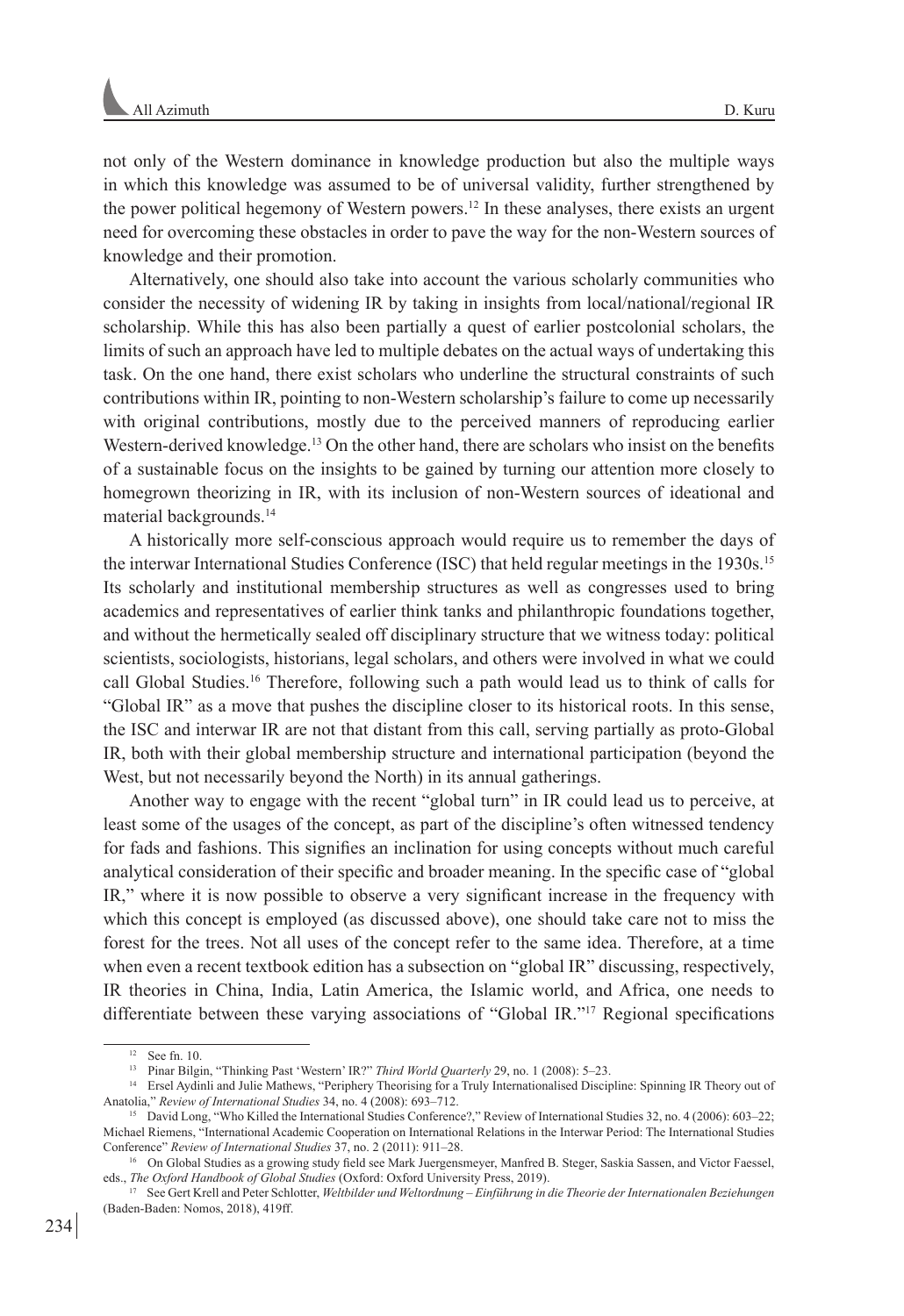of IR do not necessarily end up bringing about a globalized IR, but can indeed act as further mechanisms of parochialism, especially if regional compartmentalization does not add up to a more globalized IR.

At this juncture, let us shift our focus to Acharya's call for a "Global IR" and briefly elaborate on his understanding of what it stands for. His interest in broadening IR does not derive just from his period as ISA president, but has earlier origins in his work on the relevance of non-Western IR theories, including his co-authored article-later-turned-intobook (with Buzan) where they tried to answer the question "Why is there no non-Western international relations theory."18 Later on, this quest for broadening the knowledge sources of IR went beyond a narrow focus on theories, with his interest extending towards the direction of globalizing IR. This meant making the discipline more familiar and inclusive with broader engagement of processes that had origins, changes, modifications, or renovations in non-core regions of IR.

Now we have a more developed analysis by Acharya and Buzan that encompasses virtually all the history of IR and "ir", based on the assumed centenary of the discipline's 1919 post-World War I foundation, and published on this (mythical)  $100<sup>th</sup>$  anniversary. In their *The Making of Global International Relations – Origins and Evolution of IR at its Centenary*,<sup>19</sup> the two scholars employ a heavily externalist account of disciplinary history,<sup>20</sup> one that discusses the prospects of a Global IR at times of an emerging post-Western world. It is in this book that one finds the most up-to-date conceptualization of Global IR within the frameworks employed by Acharya and Buzan. For the authors, their approach's distinction from the postcolonial approaches is quite clear, with the former seen as being open for both mainstream theories and postcolonial or critical approaches. Global IR, for the two scholars, is, in consequence, not to be interpreted as a rejection of mainstream theories, a point they put forward very explicitly.21

The question that necessitates an answer relates to their own definition of what the aim and the contents of Global IR are to be. According to Acharya and Buzan, it should not be seen as "a theory or method," but rather to be understood as "more a framework of inquiry and analysis of international relations in all its diversity, especially with due recognition of the experiences, voices and agency of the Non-Western peoples, societies and states," actors which are seen as having remained largely overlooked by IR.<sup>22</sup> In this regard, their approach to Global IR emerges like a much needed disciplinary *aggiornamento*, which refers to the need for updating the discipline and its frameworks of study, theorizing and teaching in a rapidly post-Westernizing world.

At the same time, theirs is a certain type of *via media* approach, not atypical in IR scholarship.<sup>23</sup> Its positioning seems to accept not a few of the postcolonial assumptions,

<sup>&</sup>lt;sup>18</sup> Amitav Acharya and Barry Buzan, "Why Is There No Non-Western International Relations Theory? An Introduction," *International Relations of the Asia-Pacific* 7, no. 3 (2007): 287–312; as well as Amitav Acharya and Barry Buzan, eds., *Non-Western International Relations Theory: Perspectives from Asia* (London: Routledge, 2009); also Amitav Acharya, "Dialogue and Discovery: In Search of International Relations Theories beyond the West," *Millennium* 39, no. 3 (2011): 619–37.

<sup>19</sup> Acharya and Buzan, *The Making of Global International Relations*.

<sup>&</sup>lt;sup>20</sup> See for instance p. 2 and the patterned structure of the volume with world politics chapters for certain periods followed by IR disciplinary chapters for the same periods, showing thus the impact of world politics on the study thereof. For internalist approaches, see the earlier example of Schmidt (1998), but also his latest piece on this divide in Schmidt (2019). For externalist examples, see most famously Hoffmann (1977). In internalist approaches, one prioritizes intra-disciplinary or broader social scientific tendencies, whereas externalists put the emphasis on the outside world with its socio-political impact.

<sup>&</sup>lt;sup>21</sup> See especially Acharya and Buzan, *The Making of Global International Relations*, 296–97, 303, 305.

<sup>22</sup> Acharya and Buzan, *The Making of Global International Relations,* 298.

<sup>&</sup>lt;sup>23</sup> Most familiar to IR scholars from the debates on constructivism; see among many examples, Maja Zehfuss, "Constructivism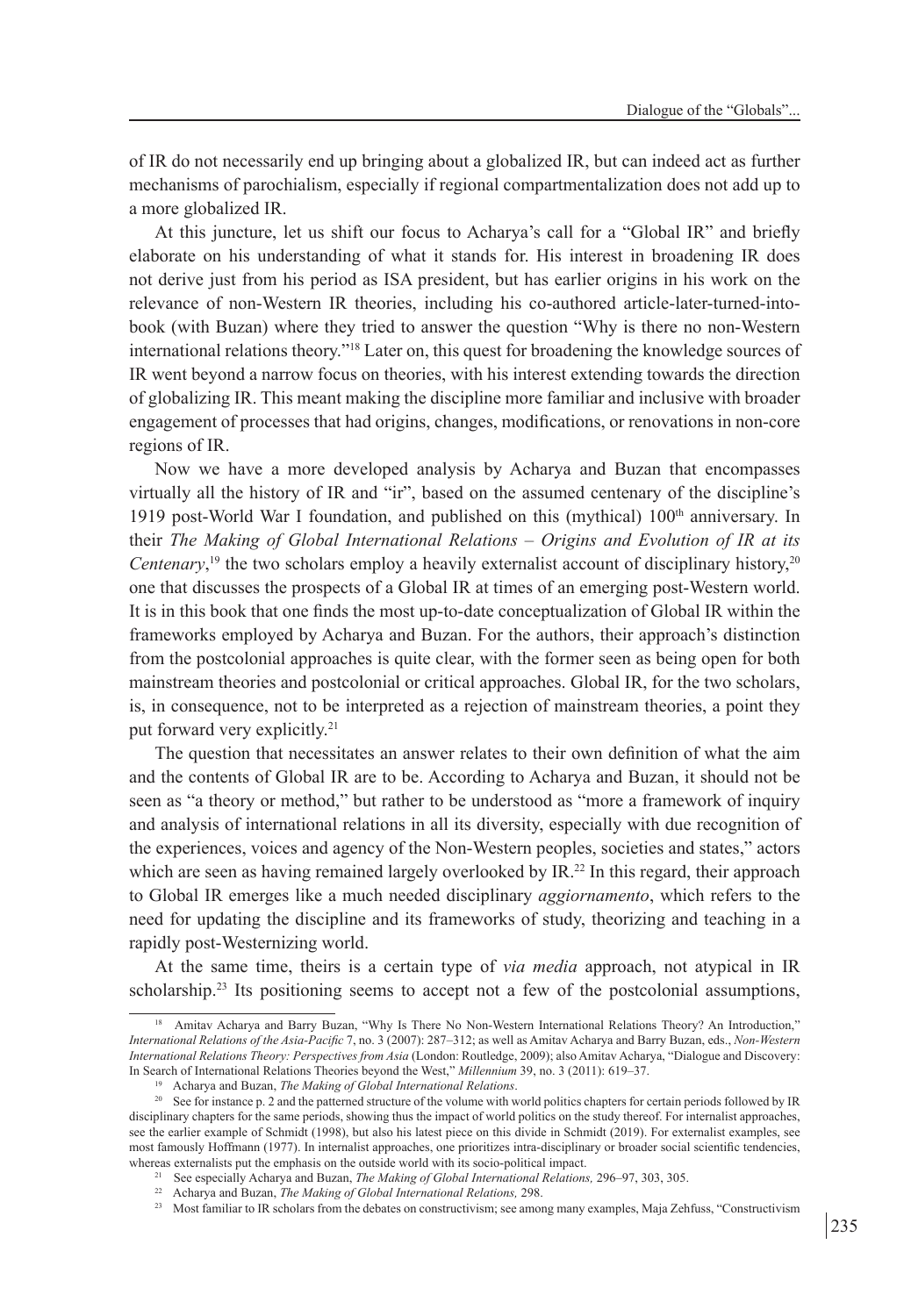trying, however to find a less critical location; one which would make Global IR more suitable to mainstream scholars. In an interesting move, the two authors emphasize Global IR as an approach that does not try to challenge "any particular theory" by offering "an alternative."24 Rather, their goal is for Global IR to make the discipline "truly global" by offering means of overcoming its "mainly West- and indeed Anglosphere-centric" nature.25

They relate the concept of Global IR to seven dimensions around which it could be structured. As the consequent discussion is based on some of these elements, a brief exploration of them is of much importance. First, the concept emerges from what they call a pluralistic universalism, with the concomitant readiness for "recognizing and respecting the diversity of humankind." It is "grounded in world history," making it broader than the usual focuses on "Greco-Roman, European or US history" that structure and generate much of IR scholarship. Third, extant theories and methods are to be subsumed, not supplanted. Fourth, "the study of regions, regionalisms, and Area Studies" are to be integrated into the discipline. Also, it rejects those frameworks that are grounded "on national or cultural exceptionalism." Furthermore, there is not just "the state and material power," but more than one form of agency playing a role in world politics. Lastly, globalization is not seen as merely influencing processes of "the diffusion of wealth, power and cultural authority," considering also the role of interdependence and "shared fates".26

Later on, the authors also provide a list of items that should present the research agenda of Global IR. These include "discovering new patterns, theories and methods from world histories," dealing with recent global power shifts that relate to the demise of "Western dominance," engaging with "regional worlds" with all their interconnections, integrative employment of IR and "Area Studies knowledge," as well as "[e]xamining how ideas and norms circulate between global and local levels," and inter-civilisational processes of "mutual learning." At the same time, they tie Global IR to IR theorizing by pointing to certain sources for a more global IR theory, seeing not only in contemporary Critical IR, postcolonial leaders or the practices of world politics such sources, but also in classical traditions, and in the thought of historical figures.<sup>27</sup>

Acharya and Buzan take care to refrain from constraining Global IR to becoming a spatializing or totalizing concept, disconnecting it, respectively from a mere insistence on being geographically all encompassing, or just inclusive of all issue areas. The "global" presents for them at the same time "an intersubjective notion" with all the concomitant references to "interdependence and linkages between actors … and areas". The two scholars recognize the significance, in this context, of paying special attention to "the origins and meanings of concepts and practices" as "their autonomous, comparative and connected histories and manifestations" matter a lot.<sup>28</sup>

Based on Acharya and Buzan's understanding of the "global", their explorations of Global IR's dimensions, its research agenda, and the elaboration of "possible sources of theorizing across regions," there emerges a distinct framework. It is these features listed above that

and Identity: A Dangerous Liaison," *European Journal of International Relations* 7, no. 3 (2001): 315–48, on constructivist IR's *via media* self-positioning.

<sup>24</sup> Acharya and Buzan, *The Making of Global International Relations*, 306.

<sup>25</sup> Acharya and Buzan, *The Making of Global International Relations*, 6.

<sup>26</sup> Acharya and Buzan, *The Making of Global International Relations*, 300.

<sup>27</sup> Acharya and Buzan, *The Making of Global International Relations*, 309–10.

<sup>28</sup> Acharya and Buzan, *The Making of Global International Relations*, 300.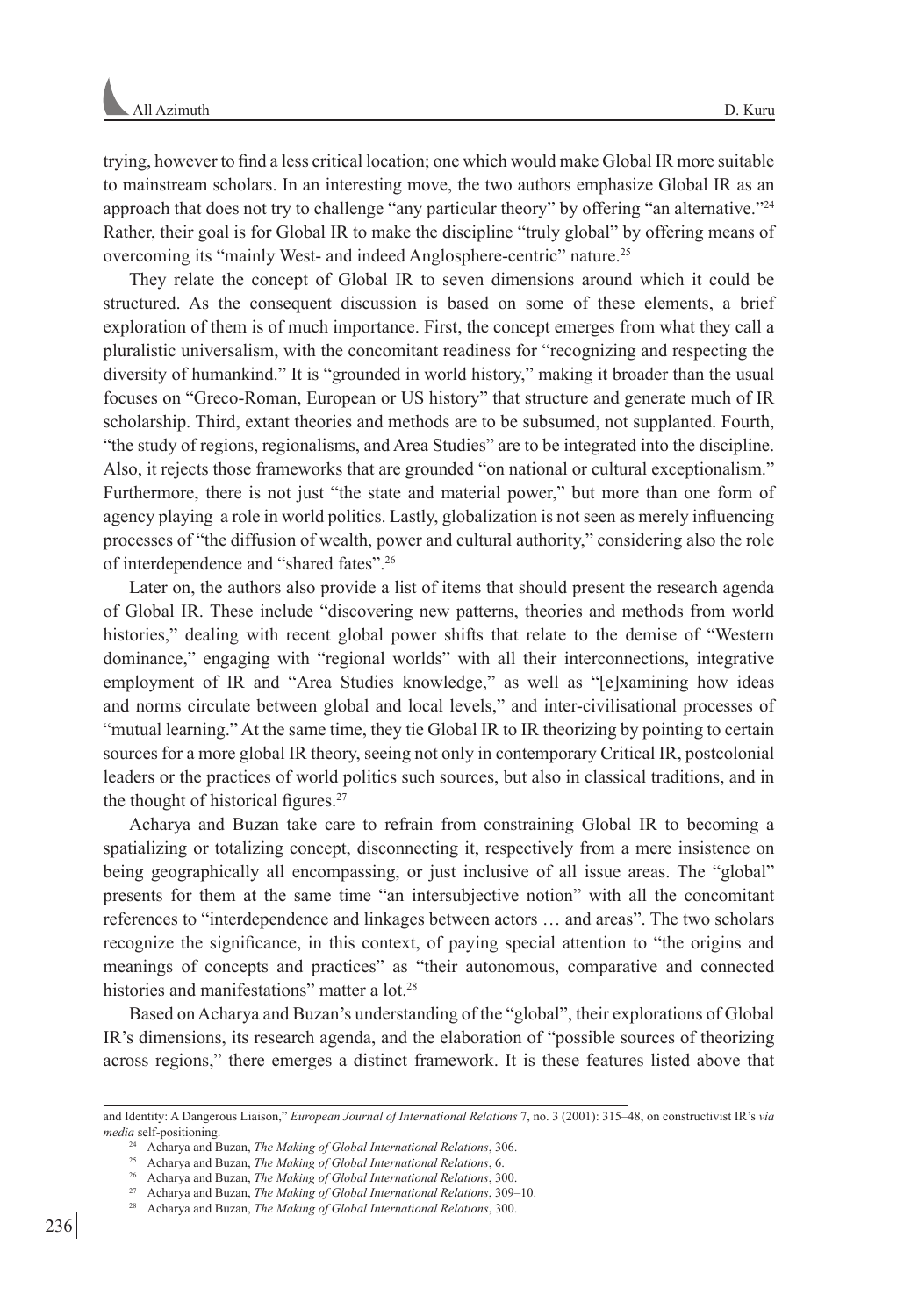provide in turn the basis on which to connect the discussion on Global IR to this article's second focal point, to wit, Global Intellectual History. As is visible in Acharya and Buzan's emphases, Global IR offers a way of tackling the new world politics of a post-Western world, without necessarily creating hermetic separations between the West and the non-West. Indeed, it is the artificiality of such an approach against which the authors explicitly warn us already at the very start of their book.29

In the aspects of Global IR that they explored, and that I emphasized above, there are certain ones which lead us to the direction of Global History, and more specifically Global Intellectual History. Let us now turn to these references, explain the only implicitly defined role for History in these new functions of Global IR, and discuss, in the following part, in more detail how the connection between Global IR and Global Intellectual History could serve to the actual realization of the former.

The most directly tackled issue concerns the role of history. While they do not spend much time discussing History as a discipline (with even some of the index entries for "History [the academic discipline]" not in fact reflecting History as a discipline), one cannot easily overlook the focus on it. Indeed, they keep repeating the formula of world history/ies when asking for a disciplinary approach (theoretical and empirical) that would not merely base itself on Western history, or Western sources of history. Looking back at the issues of Global IR's dimensions and research items, this emphasis is clearer. What gets repeated in these lists is the relevance of broadening not merely the empirical pool of historical observations, which are criticized for having largely remained contained to a Western(-centric) past, but also the neglected importance of following the trajectory of change that various ideas can undergo (during their global voyages across tempo-spatial variations).

On a related level, one finds in their listing of Global IR's features and tasks the readiness to deal with the contingencies of world politics that also affect the realm of ideas. Furthermore, their calls for rejecting regional or national exceptionalisms, and looking more for intercivilizational ties lead us even more to the direction of Global Intellectual History, which is the very historiographical domain that engages with these aspects of the past. Similarly, their invitation for more work on connections between local and global level connections, when it comes to the circulation of ideas, pushes the scholarship towards the similarly developed research agenda of this new direction in History. Acharya and Buzan's focus on interactions, interdependencies, and linkages testifies therefore further to the impact Global (Intellectual) History can make, a point I elaborate in the consequent part, explaining simultaneously the main contributions of this novel historiographical approach.

# **3. Global Intellectual History for Global IR**

So far, the discussion has related to the brief history of the idea of *a*, or for some *the*, "Global IR." Besides the multiple meanings of this concept, I have also aimed to show how its usage by Acharya (and Buzan) could serve us for developing helpful ways of shifting mainstream IR to a more non-Western, to wit, more post-Western direction. In this regard, one should acknowledge that such a restructuration is not essentially a process merely limited to the domain of IR. On the contrary, it affects the broader social and human sciences. Therefore, the second part of this article will focus on a neighboring discipline, History, in order to

<sup>29</sup> See the acknowledgement section in Acharya and Buzan, *The Making of Global International Relations,* vii, fn. 1.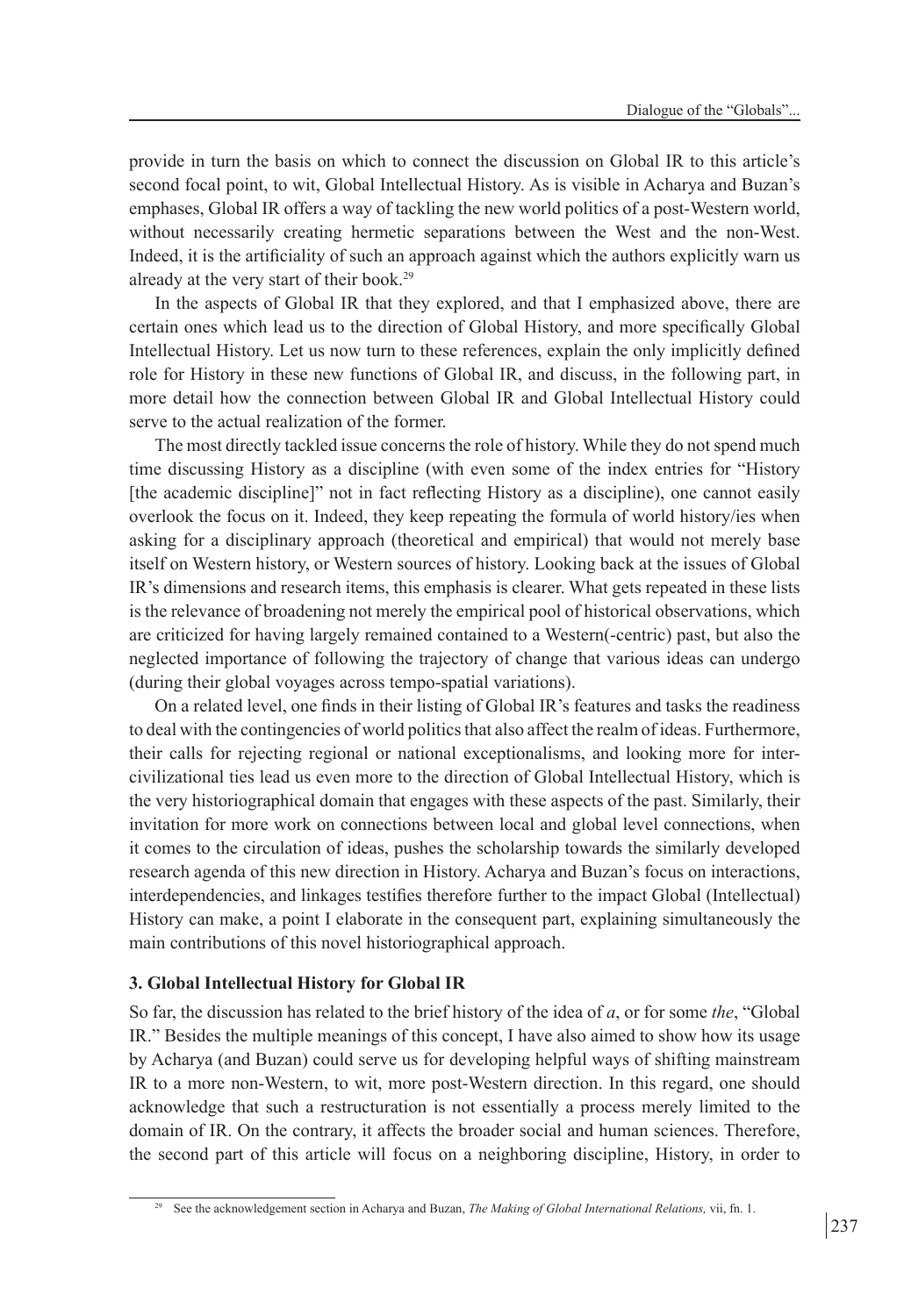connect its own recent "global" turn, especially in the field of Intellectual History, to IR's present concerns for its disciplinary accommodation to a more global field of research. The differentiations and definitional variances elaborated in the first part will serve as the basis for engaging with Global Intellectual History. The consequent discussion will serve as a means of presenting tools, which would enrich the quest of Global IR in broadening our understanding of world politics, with a special contribution to come from our past.

The turn to the global has already affected History as a discipline. While some historians see in this a quest to reflect the changes in world politics, economies and societies that emerged as a result of globalization and the transformations brought about by its new dynamics,<sup>30</sup> others assert that a more inclusive historiographical approach does not necessitate the ontological background of globalization as we know it.<sup>31</sup> In the context of these intradisciplinary debates on the origins of a global turn in History, it is useful to comprehend that the concept, similar to its IR usages, is bereft of a single definition. Stated differently, Global History has differing meanings for various scholars.<sup>32</sup> Nevertheless, it is possible to understand it, in a more inclusive manner, as a way of dealing with the past that tries to go beyond the  $19<sup>th</sup>$  century product of national (istically shaped) history. Here, the focus is once again on the actors, factors, and structures that are not to be confined to the boundaries of the nation-states.33

Transnational dynamics and connections, waves of globalization, and their consequences as well as engagement with historical issues beyond temporal or spatial limits are among the main dimensions studied by Global History.34 In this context, four significant vectors play a connective role: diffusion, outreach, dispersal, and expansion.35 Such an approach also relocates Europe from its central position towards a broader but sub-global world that also includes the Middle East and the Mediterranean basin.<sup>36</sup> Some scholars like John Darwin define Global History as an approach that enables us to study globalization with its "very long history," rejecting associations with just the current wave of globalization.<sup>37</sup> As Jürgen Osterhammel, a leading scholar of Global History suggests, one can still talk, not unlike in Global IR, of different types of Global Histories, reaching from comprehensive "histories of 'something'", universal histories, movement histories to competition histories of "material progress and backwardness," network histories of expansion and connection histories with their focus on interactions and transfers.38

In recent years, the impact of a more global engagement with the past has also generated a major impact on a specific subfield of History, namely Intellectual History.39 For a long

See for example Sartori, 2013 who focuses on the era of modern capitalism, which brings about novel dynamics. Andrew Sartori, "Global Intellectual History and the History of Political Economy," in *Global Intellectual History,* ed. Samuel Moyn and Andrew Sartori (Columbia: Columbia University Press, 2013), 110–33.

<sup>31</sup> See contributions in Samuel Moyn and Andrew Sartori, eds., *Global Intellectual History* (New York: Columbia University Press), 2013; such as Cemil Aydın, "Approaches to Global Intellectual History," in Moyn and Sartori, *Global Intellectual History*, 159–86.

<sup>&</sup>lt;sup>32</sup> For a comprehensive but brief introduction to the subject see Akira Iriye, *Global and Transnational History: The Past*, *Present, and Future* (Palgrave Pivot, 2013).

<sup>33</sup> See James Belich, John Darwin, Margret Frenz, and Chris Wickham, eds., *The Prospect of Global History* (Oxford: Oxford University Pressi, 2016). 34 Belich, Darwin and Wickham, *The Prospect of Global History,* 3.

<sup>35</sup> Belich, Darwin and Wickham, *The Prospect of Global History,* 5.

<sup>36</sup> Belich, Darwin and Wickham, *The Prospect of Global History,* 4.

<sup>&</sup>lt;sup>37</sup> John Darwin, "Afterword," in Belich, Darwin, Frenz, and Wickham, *The Prospect of Global History*, 178, 180.

<sup>38</sup> Jürgen Osterhammel, "Global History and Historical Sociology," in Belich, Darwin, Frenz, and Wickham, *The Prospect of Global History,* 31–4.

<sup>39</sup> For a general overview on Intellectual History, see Richard Whatmore, *What Is Intellectual History?* (Cambridge, UK: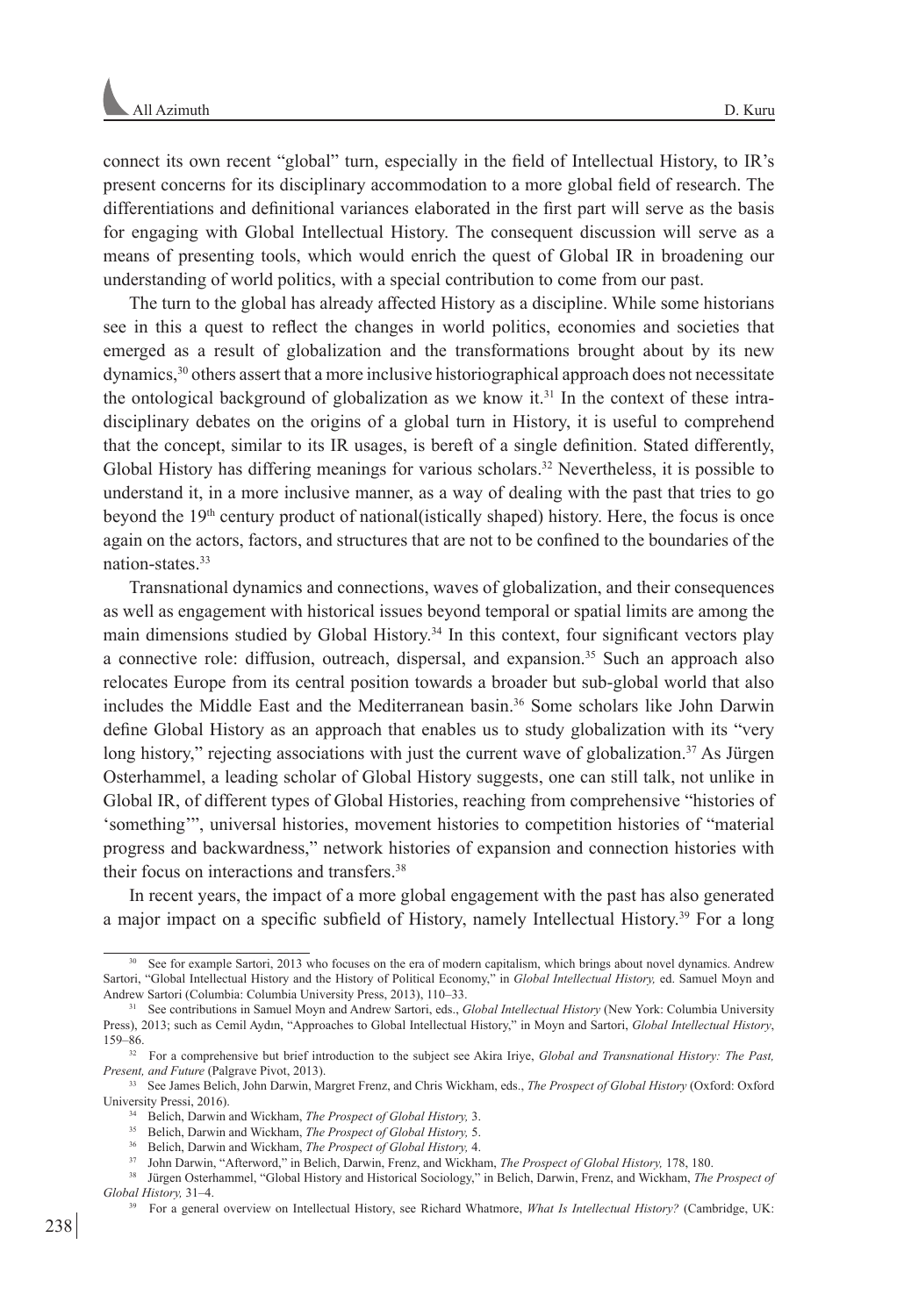time focusing on thinkers and their ideas mostly in the confines of their national frameworks, Intellectual History has at other times tended to mostly extend itself to a Western-centric analysis of the impact these ideational forces had on the "others"/"the Rest" by supposing a one-way influence that reaches the peripheries from the core.40 However, the "global turn" has reached by now also the shores of Intellectual History, engendering in the process a novel historiographical approach: "Global Intellectual History." Following Lovejoy, the "founding father" of the history of ideas/intellectual history, it becomes again important to underline that "ideas are the most migratory things in the world." In this sense, this turn is for some also a return to the field's origins.<sup>41</sup>

This recently elaborated way of studying the past is seen by its promoters as a means of widening the field of Intellectual History by making use of the fresh insights that come from Global History.42 In Moyn and Sartori's path-opening collection, the two editors emphasize that one is "at a threshold moment in the possible formation of an intellectual history extending across geographical parameters far larger than usual."43 However, they are also careful in not constraining themselves with a geographical framework, stating later that Global Intellectual History could also focus more on "mediators and go-betweens"<sup>44</sup> or "popularizers and the intellectual vulgate."45 In this regard, the focus is on the intermediaries, those who function as transmitters of inter-regional knowledge. Most importantly, these carriers are not merely connecting the West to the non-West, but act also in the other direction.46 At the same time, these people process the various books, ideas, peoples' opinions with which they interact and add (as well as subtract) their own insights to these elements.<sup>47</sup> Furthermore, what emerges is not merely a trans-national, and trans-border history but also one that engages with the shifts, (mis)translations, ideational overlaps and (re)formulations.<sup>48</sup>

Global Intellectual History aims to demonstrate the intricate ways in which our past has been marked by global(ly influential) phenomena, processes, and people. What is of utmost importance is to highlight both the globality<sup>49</sup> of these dimensions and the possibility of presenting a globally structured history regarding their roles and functions. It is about overcoming "scholarly parochialism" and methodological nationalism.50 It can be either a scholarly instrument, in the sense of a more comparatively developed framework, $51$  or a focus on an event from the past, which shows clear signs of globally marked patterns

Polity Press, 2016). 40 For a critique see Sudipta Kaviraj, "Global Intellectual History: Meanings and Methods," in Moyn and Sartori, *Global Intellectual History,* 305. 41 See Dag Herbjørnsrud, "Beyond Decolonizing: Global Intellectual History and Reconstruction of a Comparative Method,"

*Global Intellectual History* (2019), doi: 10.1080/23801883.2019.1616310, and there page 9 for the Lovejoy quote.

<sup>42</sup> The most significant contribution in this context is the edited volume of Moyn and Sartori, *Global Intellectual History.* For a critique by an important Global Historian see Sanjay Subrahmanyam, "Global Intellectual History beyond Hegel and Marx," *History and Theory* 54, no. 1 (2015.): 126–37.

<sup>43</sup> Samuel Moyn and Andrew Sartori, "Approaches to Global Intellectual History," in Moyn and Sartori, *Global Intellectual History,* 4.

<sup>44</sup> Moyn and Sartori, "Approaches to Global Intellectual History," 9

<sup>45</sup> Christopher L. Hill, "Conceptual Universalization in the Transnational Nineteenth Century," in Moyn and Sartori, *Global Intellectual History,* 153. 46 Partha Chatterjee, "A Brief History of Subaltern Studies," in *Transnationale Geschichte: Themen, Tendenzen und Theorien,* 

ed. Gunilla-Friederike Budde, Sebastian Conrad, and Oliver Janz (Göttingen: Vandenhoeck & Ruprecht, 2010), 98, 101.

<sup>47</sup> See Kaviraj, "Global Intellectual History," 2013.

<sup>48</sup> See chapters in Moyn and Sartori, *Global Intellectual History.* 

<sup>49</sup> Duncan Bell, "Making and Taking Worlds," in Moyn and Sartori, *Global Intellectual History,* 257.

<sup>50</sup> Bell, "Making and Taking Worlds," 254–55. This critique does not mean, however, that scholars like Bell favor a "methodological globalism." This would merely provide a mirror image of methodological nationalism's own limitations, according to Bell, "Making and Taking Worlds," 255.

<sup>&</sup>lt;sup>51</sup> See Moyn and Sartori, "Approaches to Global Intellectual History".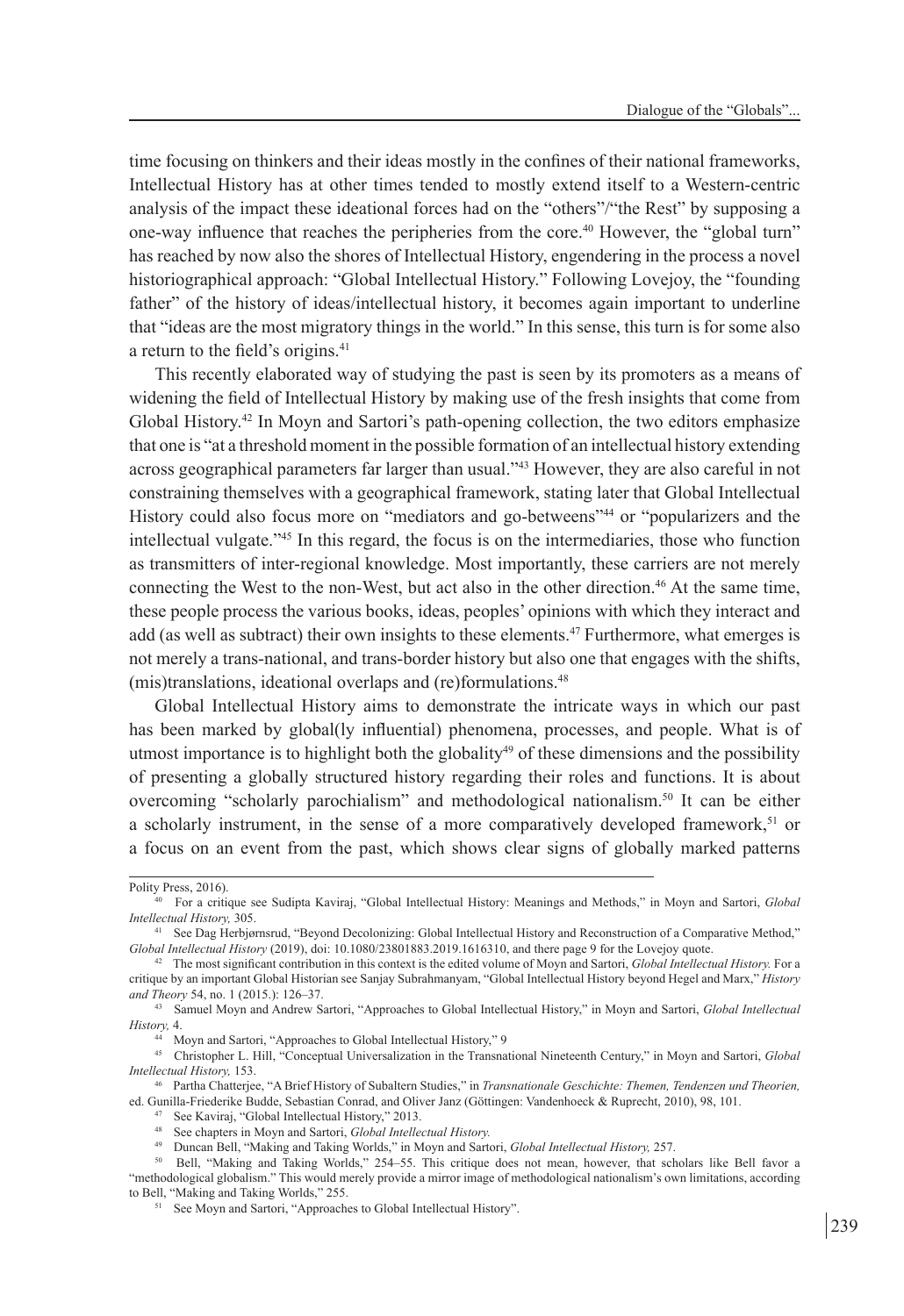of interactions.52 Beyond the question of whether the scholarly choice plays a bigger role than the "givenness" of "the global,"53 what matters most is the explanatory enrichment that is produced by a history dealing with ideas that takes on a global dimension. That is, we need to engage with non-national terms, and not to "scal[e] up" taken-for-granted "national frameworks to the global level."54 Yet, it is important to stress that the exact definitional outline of the "global" is not clearly put forward, and depends in many instances on the scholar's preference.<sup>55</sup>

When it comes to the distinct features of Global Intellectual History, it is useful to underline the way it focuses on the actors. Here, unlike the usual pathways of Intellectual History, the focus is on those individuals, but also groups/collectives, which find or consciously situate themselves at the intersections of an idea's global voyage. Multiple tools are offered to study these, ranging from a focus on the ideas in their circulation, to the interactions between individuals across varying geo-epistemological contexts,56 all the while trying to overcome certain nationalistically formed claims for ontological difference that end up reproducing various centrisms that resemble the Eurocentric problematique.57 Furthermore, it is important to underline that in this novel setting, Western intellectual history cannot be taken for the whole of intellectual history.<sup>58</sup>

# **4. Vignettes for the dialogue of "the Globals"**

The preceding section provides us with a basis upon which to develop a combination of the insights and goals of Global IR with those of Global Intellectual History. In order to do this, I offer some vignettes that should help in two aspects: demonstrating potential ways of putting Global Intellectual History to the use of Global IR, and simultaneously, illustrating disciplinary overlaps in this process. The brief elaborations will serve at the same time in further exploring the insights of Global Intellectual History within a more IR-pertinent context.

However, prior to these undertakings, a brief overview of the extant connections (literature-wise) is of much pertinence. An important early contribution is an article by Phillips discussing the significance of, more broadly, Global History, for the project of Global IR, explicitly referring to Global IR's emphasis on a different take with history.<sup>59</sup> More recently, it has become possible to pinpoint works that offer studies at the crossroads of Global IR and Global Intellectual History.60 Due to its concomitant focus on ideas and the

<sup>60</sup> See Rosenboim (2017) that underlines the ideas of US and UK thinkers, mainly in the 1940s, concerning what she calls the rise of globalist visions of world order. Whereas IR and its history are dramatically revis(ion)ed, it does not engage neither with

<sup>&</sup>lt;sup>52</sup> There is, for instance, much debate whether "global" and "modern" are to be associated with each other or analyzable on distinct levels. See Frederick Cooper, "How Global Do We Want Our Intellectual History to Be?," in Moyn and Sartori, *Global Intellectual History,* especially 292; and Kaviraj, "Global Intellectual History," 301ff.

<sup>53</sup> See the preceding discussion on the various understandings of what "the global" constitutes, and when. Bell, "Making and Taking Worlds," as well as Belich, Darwin and Wickham, *The Prospect of Global History.*

See Hill, "Conceptual Universalization," 153.

<sup>&</sup>lt;sup>55</sup> For a critique see Bell, "Making and Taking Worlds," 254ff.

<sup>56</sup> Moyn and Sartori, "Approaches to Global Intellectual History," provide a useful list of possible perspectives to employ and aspects to consider in the context of Global Intellectual History.

<sup>57</sup> Sebastian Conrad, *What Is Global History?* (Princeton: Princeton University Press, 2016),176.

<sup>58</sup> Bell, "Making and Taking Worlds," 255. See also Shruti. Kapila, "Global Intellectual History and the Indian Political," in *Rethinking Modern European Intellectual History,* ed. Darrin M McMahon, and Samuel Moyn (New York: Columbia University Press, 2014), 253–74, for an interesting take on "'Europe'" now being "made elsewhere," with its afterlife becoming a topic for Global Intellectual History.

<sup>59</sup> Andrew Phillips, "Global IR Meets Global History: Sovereignty, Modernity, and the International System's Expansion in the Indian Ocean Region," *International Studies Review* 18 , no. 1 (2016): 64, 67. This article was published in the forum that opened with Acharya's other significant Global IR piece; see Acharya, "Advancing Global IR".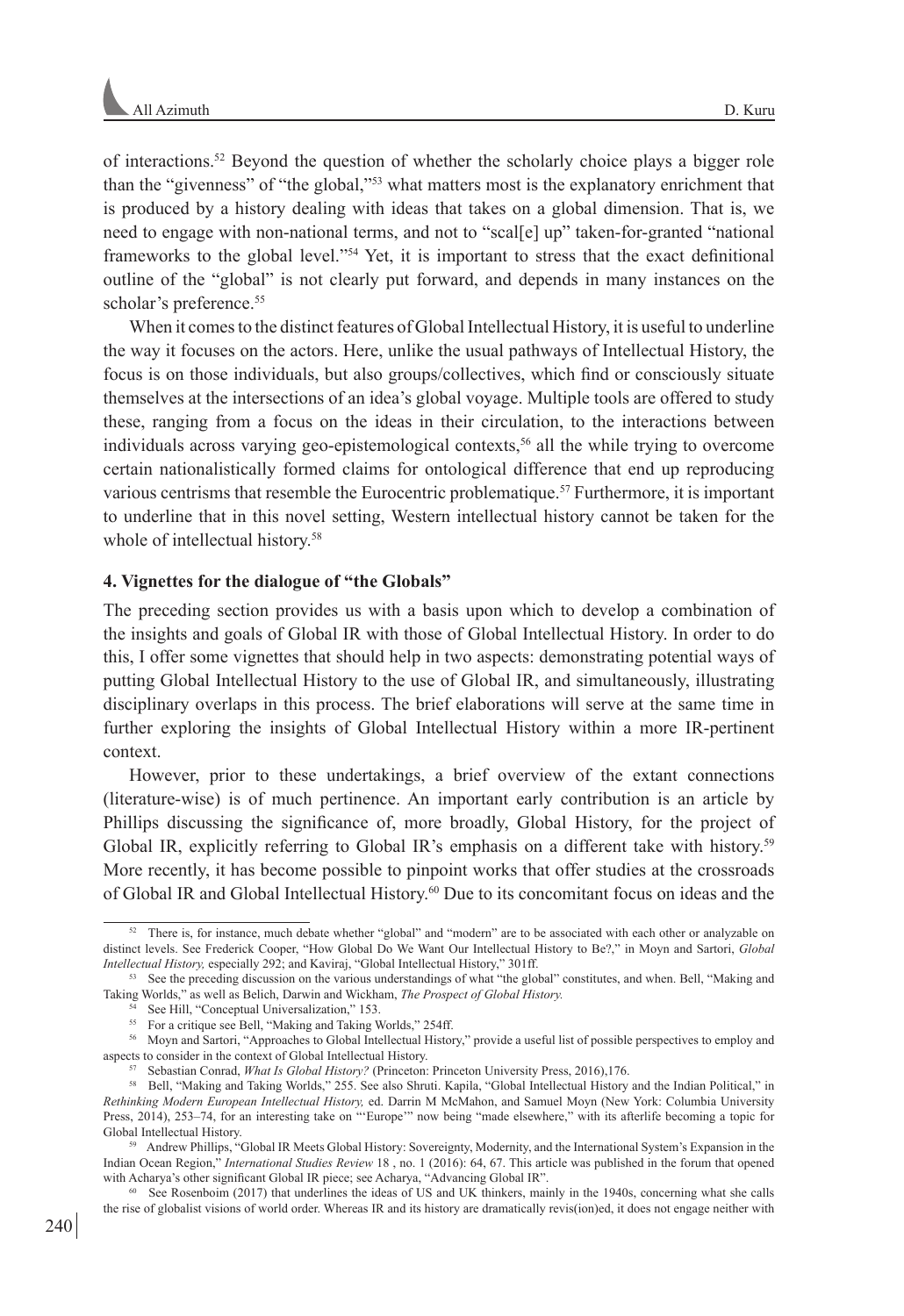expansion of international society, it is possible that the scholars from the (broader) British sphere would be most at ease to come with similar work in the future. Also, there is a recent article that provided a study on a  $20<sup>th</sup>$  century Japanese intellectual, which openly asserted its aim to answer Acharya's call for Global IR.61 Finally, a leading international historian, Armitage offers important works in the area, but outside of the realm of Global IR.<sup>62</sup>

As shown in the preceding elaborations, based on the promises of Global Intellectual History, it becomes possible to connect Global IR to the former. I propose now some vignettes that would function as exploratory tools in furthering the quest for a more globally shaped IR. This way, I aim to show how recent innovations from within Global Intellectual History could help support the ongoing efforts for globalizing IR.

In Global IR literature, many discussions have focused on the relevance of finding local sources of knowledge, which could, in turn, be employed both for a better comprehension of various non-Western localities, as well as for developing distinct theories that would make use of these different insights. In this context, ideas and their carriers matter a lot. However, taking the  $19<sup>th</sup>$  century with its wide-sweeping dynamics of change into account,<sup>63</sup> not to mention the dynamics of globalization associated with the last couple of decades, one needs to be careful in stating the case for local knowledge. For much of this knowledge is, to different extents, already a result of its interaction (according to different perceptions in the form of impregnation, intoxication, innovation) with Western-derived ideas. However, at the same time, studies shaped by approaches related to Global Intellectual History caution us from conceptualizing these connections as one-way processes where the non-West is merely at the receiving end. In this regard, it is important to demonstrate the role of "transnational circulation" in the development of "social thought".64

For instance, let us take the case of the idea of positivism, which became a significant ideational source in the reformist and independentist movements in many regions including the Middle East in the late 19<sup>th</sup> and early  $20<sup>th</sup>$  centuries.<sup>65</sup> By understanding the ways in which this idea/ideology gained adherents throughout the Ottoman Empire, it becomes possible to notice both the different mechanisms that led to its variation among the local political elites and intellectuals,<sup>66</sup> and to explain how the intellectual journeys changed its overall ideational

Global IR nor with Global Intellectual History directly, positioning itself as a work of Intellectual History. Another example could be Buzan and Lawson (2016), with its focus on the 19th century that tries to go beyond the usual Eurocentric frameworks and deals with what they call the global transformation, locating the birth of modern international relations in this era. Rosenboim's more recent work even shortly refers to Global Intellectual History, but does not overlap with the interests of Global IR. See Or Rosenboim, "Threads and Boundaries: Rethinking the Intellectual History of International Relations," in *Historiographical Investigations in International Relations,* ed. Brian C. Schmidt and Nicolas Guilhot (The Palgrave Macmillan History of International Thought. Cham: Springer International, 2019), 97–125.

<sup>&</sup>lt;sup>61</sup> Felix Rösch and Atsuko Watanabe, "Approaching the Unsynthesizable in International Politics: Giving Substance to Security Discourses through *Basso Ostinato*?," *European Journal of International Relations* 23, no. 3(2017): 609–29. They refer to him multiple times and offer also an Intellectual History that is conscious of the insights from Global (Intellectual) History literature. Yet, they do not directly talk of Global Intellectual History as such.

<sup>62</sup> See David Armitage, "The International Turn in Intellectual History," in *Rethinking Modern European Intellectual History*, ed. Darrin M McMahon and Samuel Moyn (New York: Columbia University Press, 2014), 232–52, for his effort to move Intellectual History to an international direction, where he asserts that ideas are naturally beyond-the-national. See especially p. 234. It is important to stress that Armitage (2013), although much praised, would not be in line with many Global IRers' quest for less Westerncentric studies.

<sup>63</sup> Barry Buzan and George Lawson, *The Global Transformation: History, Modernity and the Making of International Relations* (Cambridge: Cambridge University Press, 2016).

<sup>64</sup> Hill, "Conceptual Universalization," 140; and p. 151 on the transnational intellectual field that was also developing during the 19th century outside of Europe.

<sup>65</sup> See M. Sait Özervarlı, "Positivism in the Late Ottoman Empire: The 'Young Turks' as Mediators and Multipliers," in *The Worlds of Positivism,* ed. Johannes Feichtinger, Franz L. Fillafer, and Jan Surman (Cham: Springer International, 2018), 81–108.

<sup>66</sup> Following Bell, "Making and Taking Worlds," 261, this focus can provide a significant contribution to Global Intellectual History, as one also needs to look at how "world makers themselves are made".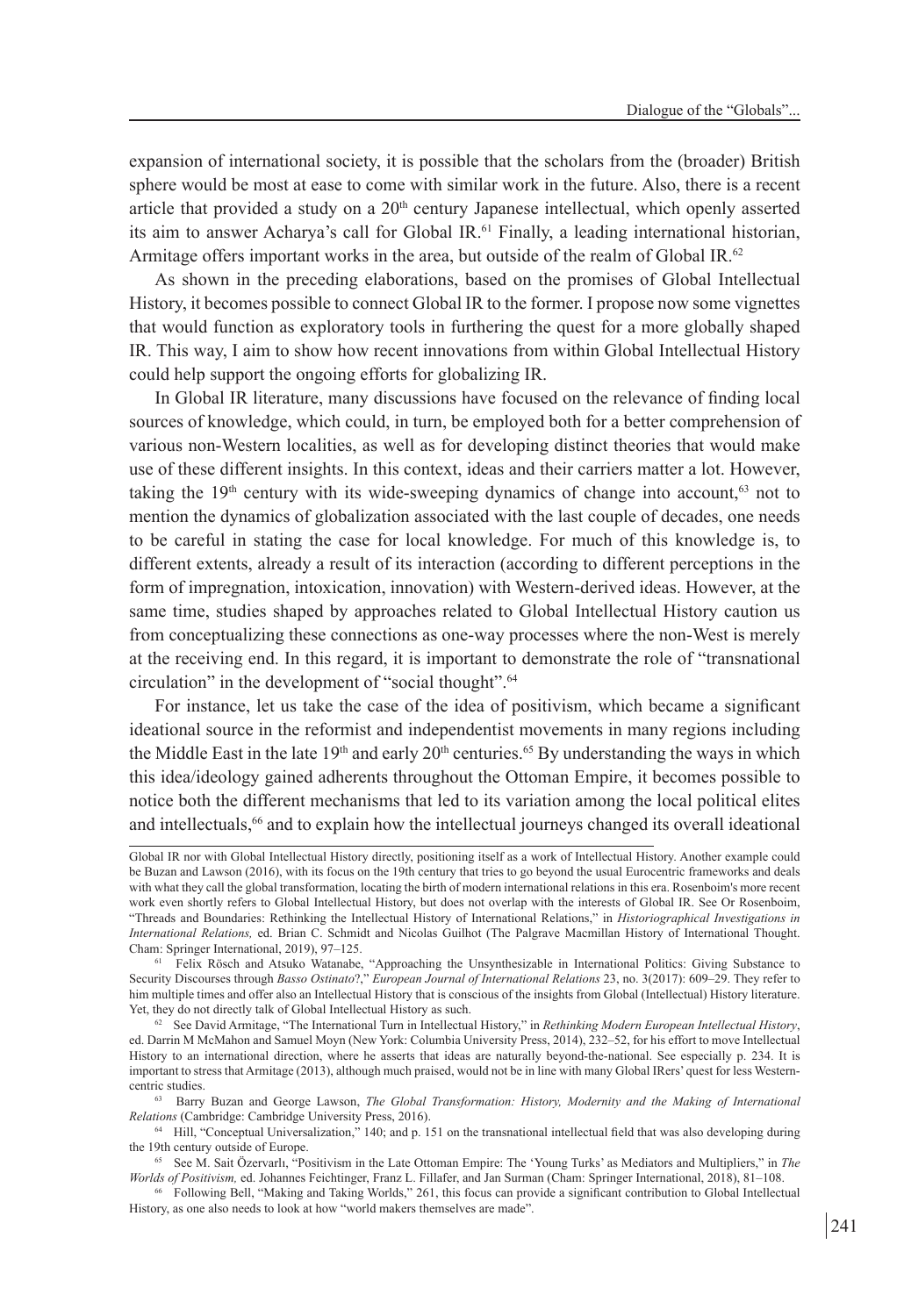luggage, generating unexpected outcomes also in the sphere of international relations.<sup>67</sup> As many of the modernizing elites were heavily influenced by positivism,<sup>68</sup> considering the features and transformations of this outlook<sup>69</sup> could play a much needed role in offering more illuminating studies on the post-Ottoman Empire restructurations in this region.

A further element, which one can also approach in a different and more comprehensive manner, with the help of Global Intellectual History, is the impact and influence of transmitting agents. As already pointed out above in discussing the approach of Acharya and Buzan, IR could become more global by engaging intensively with the role of scholars and thinkers from across the globe. It is at this crossroads that the greatest contributions can originate from more ties to Global Intellectual History. The position of agents with their transnational connections was shown earlier to be one of the distinct features of this novel historiographical turn. At the same time, such a focus should not merely be about connecting the non-West to the West, for it also promises new insights into intra-Western interactions that have been often ignored. With the role of German émigré scholars for the development of IR only lately emerging as a topic of research,<sup>70</sup> it becomes clear that much more needs to be done in order to expand our knowledge about various channels of scholarly interaction, be it direct influence, issues of (mis)translation, or conceptual journeys that at times create more enriched meanings.<sup>71</sup> Most importantly, paying such attention to scholarly undertakings within IR also enables us to be more careful when dealing with the realm of ideas.<sup>72</sup> Otherwise, there awaits often the looming threat of seeing ideas as "timeless entities" leading to their "reification or hypostasisation".<sup>73</sup>

In the realm of ideas, Global Intellectual History warns us about the dangers of a "modernist bias," meaning that we should not just focus on the modern era when we look for the global.<sup>74</sup> However, in line with the relevance of the late modern period for IR,<sup>75</sup> I want to point to a  $20<sup>th</sup>$ century case, a detailed study of which could present us with a better understanding of global politics. Decolonialization, leading to a large number of newly independent states is usually taken into consideration in the context of the concomitant West-East confrontation, with less

<sup>67</sup> According to Samuel Moyn, "On the Nonglobalization of Ideas," in Moyn and Sartori, *Global Intellectual History,* see especially 190, it is still possible that some ideas do not get globalized. In this regard, he is critical of the built-in tendency of certain approaches to give the subaltern agency the role of merely fulfilling their pre-ordained destiny in the context of West-East connections and interactions. This is the idea of autoglobalization. However, the case of positivism shows that these ideas were changed, and/or enriched, by non-Western recipients.

M. Şükrü Hanioğlu, Atatürk: An Intellectual Biography (Princeton: Princeton University Press, 2011).

<sup>69</sup> It is important to add that this feature would make it still not in line with the expectations of some Global Intellectual Historians who favor overcoming the premise that leading ideas originated in Europe and were later on globalized via indigenization elsewhere. See for example Janaki Bakhle, "Putting Global Intellectual History in Its Place in Moyn and Sartori, *Global Intellectual History,* 232–33. Yet, my example shows also sings that reject a unilinear influence, the aspect that forms part of Bakhle's critique, for the very world political consequences of the "original" ideational influence led to unexpected outcomes in the Middle Eastern context.

<sup>70</sup> See Felix Rösch, "Policing Intellectual Boundaries? Émigré Scholars, the Council on Foreign Relations Study Group on International Theory, and American International Relations in the 1950s," *The International History Review* (2019), doi:10.1080/0 7075332.2019.1598464; and Alfons Söllner, *Deutsche Politikwissenschaftler in der Emigration: Studien zu ihrer Akkulturation und Wirkungsgeschichte* (Opladen: Westdeutscher Verlag, 1996); also Alfons Söllner, *Political Scholar: Zur Intellektuellengeschichte des 20*. Jahrhunderts (Hamburg: CEP Europäische Verlagsanstalt, 2018).

<sup>71</sup> For an important recent IR contribution see Eric Helleiner and Antulio Rosales, "Toward Global IPE: The Overlooked Significance of the Haya-Mariátegui Debate," *International Studies Review* 19, 4 (2017): 667–91.

<sup>72</sup> For an interesting contribution see Joseph Massad, "Against Self-Determination," *Humanity: An International Journal of Human Rights, Humanitarianism, and Development 9,* no. 2 (2018): 161–91, which provides a revision to prevailing scholarly understanding of self-determination as a positive 20th century development.

<sup>73</sup> Emma Rothschild, "Arc of Ideas. International History and Intellectual History," in Budde, Conrad, and Janz , *Transnationale Geschichte,* 219.

<sup>74</sup> Moyn and Sartori, "Approaches to Global Intellectual History," 23.

<sup>75</sup> See again Buzan and Lawson, *The Global Transformation.*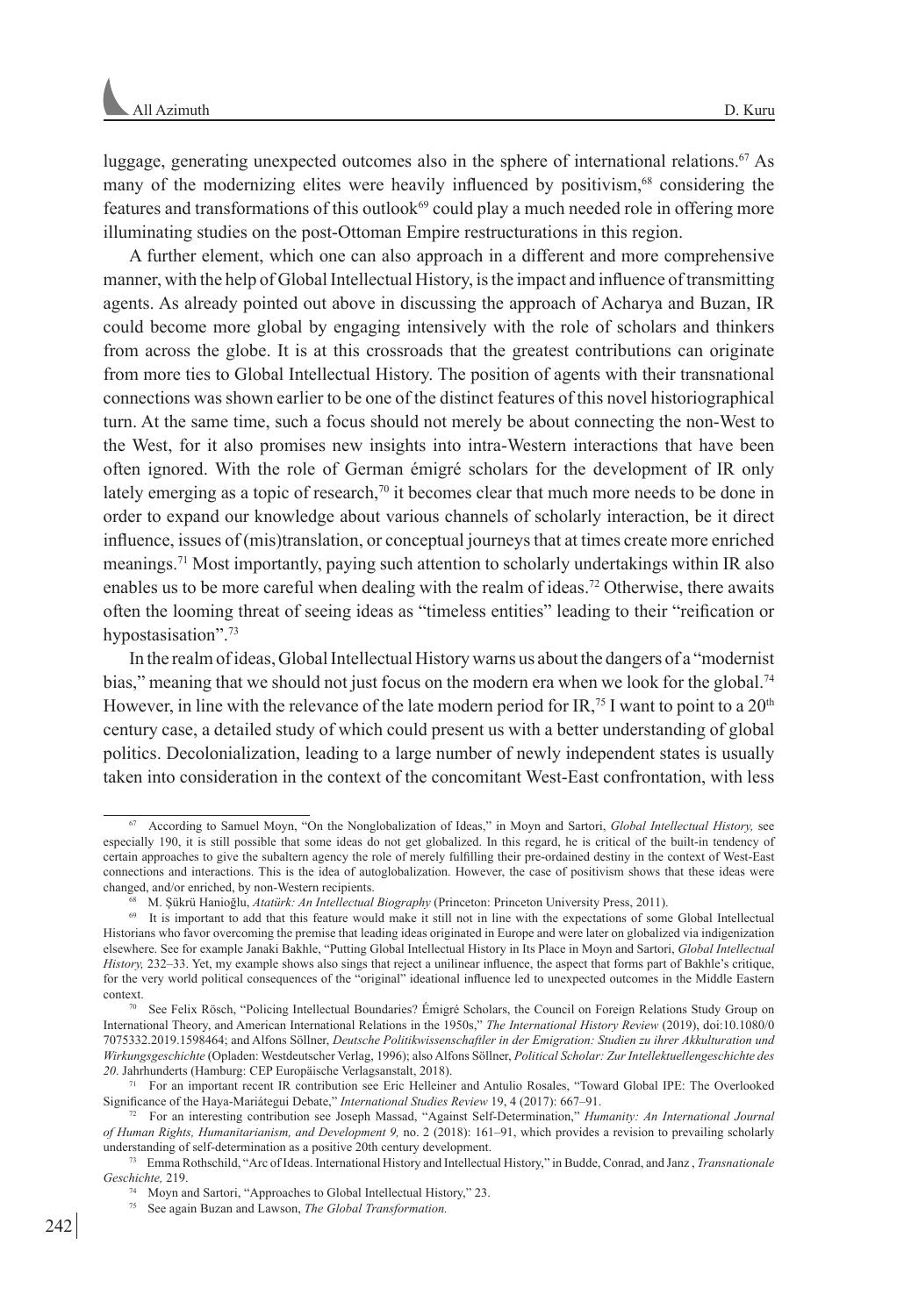attention being paid to North-South cross-cutting ties. In this regard, the distinct Yugoslav position under Tito's co-initiated project of the Non-Aligned Movement<sup>76</sup> could emerge as a useful topic of analysis when it comes to the voyage of ideas and the people who carry, receive, modify and transfer them further. Such a shift of emphasis would be in line with expectations of Global IR in the sense of a broader global outlook, especially when it comes to Yugoslavia's relations with the Global South, thanks to its leading role in this movement. In addition, such a focus could show that a non-Western, non-Southern state could have ties to countries of the Global South in a way that was not merely shaping both actors' ideational worlds (social imaginaries)<sup>77</sup> but also changing ideas and mental approaches that had their earlier impact in other contexts of relationships (such as race).<sup>78</sup> Under circumstances when Yugoslavia itself followed a distinct type of socialism, in its own West-East interaction,<sup>79</sup> it is clear that a closer engagement with ideas and their differing meaning would generate a muchneeded history on Yugoslavia's role at the intersection of the ideological and geographical dimensions.80 This would be a further example of a globally structured intellectual history to IR; one that would also overcome the latter's Western-centric nature where even Europe's non-Western regions remain below the radar.

### **5. Conclusion**

The preceding sections established a connection between Global IR and Global Intellectual History, with the addition of some vignettes above that served to elaborate a number of additional aspects of relevance for this interdisciplinary move. This closing section first emphasizes how to create an even broader interdisciplinary framework when it comes to study and understand "the global" in a more comprehensive manner, pointing to a possible triangulation between Global IR, Global Intellectual History, and Global Historical Sociology. Finally, I conclude by putting forward a number of suggestions on how to make the most of Global IR in terms of its prospects in turning IR into a leading player in the broader focus on "the global." Particularly, this pertains to doing it in a manner that can indeed overcome the discipline's Western-centric engagements with its subject matters and in the context of its theorizing efforts.

After having shown the usefulness of paying more attention to Global History, and more specifically to Global Intellectual History, for realizing the aims of Global IR, it is also important to acknowledge that one should not stop at this. On the contrary, there is an open space for research with its not much taken paths that includes also other branches of social sciences. In this regard, combining Global IR and Global Intellectual History could

<sup>76</sup> On the political aspects see Aleksandar Životić and Jovan Čavoški, "On the Road to Belgrade: Yugoslavia, Third World Neutrals, and the Evolution of Global Non-Alignment, 1954–1961," *Journal of Cold War Studies 18,* no. 4 (2016): 79–97; Jeffrey James Byrne, "Beyond Continents, Colours, and the Cold War: Yugoslavia, Algeria, and the Struggle for Non-Alignment," *The International History Review 37,* no. 5 (2015): 912–32.

<sup>77</sup> On social imaginaries in the context of Intellectual History see Samuel Moyn, "Imaginary Intellectual History," in *Rethinking Modern European Intellectual History,* ed. Darrin M. McMahon, and Samuel Moyn (New York: Columbia University Press, 2014), 112–30.

<sup>&</sup>lt;sup>8</sup> See Catherine Baker, *Race and the Yugoslav Region: Postsocialist, post-conflict, postcolonial?* (Manchester: Manchester University Press, 2018); Jelena Subotic and Srdjan Vucetic, "Performing Solidarity: Whiteness and Status-Seeking in the Non-Aligned World," *Journal of International Relations and Development* (2017), https://doi.org/10.1057/s41268-017-0112-2.

<sup>79</sup> James M. Robertson, "Navigating the Postwar Liberal Order: Autonomy, Creativity and Modernism in Socialist Yugoslavia, 1949–1953," *Modern Intellectual History* (2018), doi:10.1017/S1479244318000379. 80 Acharya and Buzan, *The Making of Global International Relations,* 308, mention how the Bandung Conference had a major

impact on the idea of sovereignty. The Yugoslav role at the Non-Aligned Movement, especially in its context of Yugoslav-African educational cooperation and university students could provide further insights into how such relationships redefined extant ideational frameworks and had an impact on mentalities. Their consequent influence on world politics is not to be ignored.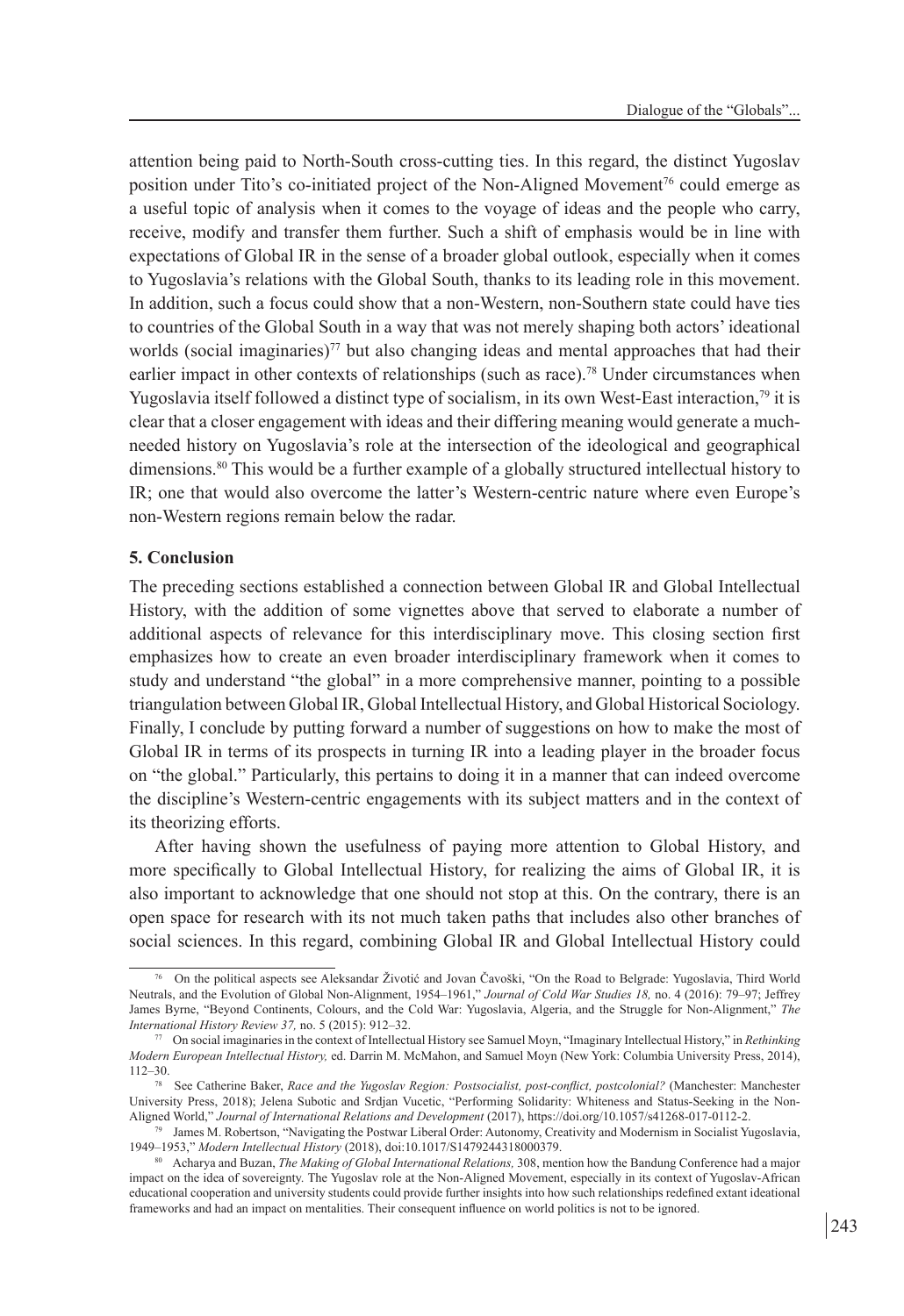serve as just one of many novel approaches to develop. A special role could pertain to the domain of (International) Historical Sociology, ${}^{81}$  or its recent expansion in the shape of Global Historical Sociology.<sup>82</sup> As Osterhammel has also pointed out, with History taking a global turn, it is now easier to relate it, $83$  and Intellectual History specifically, $84$  more easily to Historical Sociology. This demonstrates to us as scholars of IR the advantages of broadening our interest in neighboring humanities and social sciences in ways that would enable Global IR to connect to similarly formed research interests, gaining in the process new insights and a chance to contribute to this broader focus on "the global." It is even possible therefore to imagine a triangulated effort connecting the political, the sociological, and the historical.<sup>85</sup>

In light of these interdisciplinary connections, a turn towards a/the Global IR also offers the discipline a means of playing a vanguard role in the broader fields of humanities and social sciences. This can be done thanks to its relatively early-comer status in the "global turn." As both Global History and (Global) Historical Sociology are rather unsecure within their own fields,<sup>86</sup> IR's leading role in the study of the "global" in a truly global manner could also make it a prominent player in this turn. Such a move would also contribute to overcome growing fears on the discipline's unsuccessful competition with other social sciences.87

I want to conclude with some further suggestions that refer to our tasks and options ahead. First, a closer focus on Global Intellectual History necessitates a more intensive employment of archival research, or getting familiar with the relevant secondary literature. Much of this can also require comprehensive linguistic skills in order to access documents directly. Second, IR scholars should also be prepared to go beyond their usual textual horizons, following recent calls for dealing with non-textual material in gaining access to the knowledge and ideational frameworks of various cultures.88 Such a readiness could pave the way for evaluating different societies within the confines of their, at times distinct, practices of producing and sharing knowledge.

Third, intra-IR theoretical or paradigmatic differences will still play a major role in determining our ways of engagement. Notwithstanding Acharya and Buzan's preference for non-discrimination among theories (but merely a wish for their broadening by interaction with non-Western sources),<sup>89</sup> especially realism could have difficulties in realizing the promises of Global IR. However, even there it seems important to underline how a close attention for ideas could play a significant role in furthering this theory itself. By understanding how an idea like *Realpolitik* has undergone a dramatic conceptual transformation before reaching the realist shores, it becomes clear that there is much to be gained with a focus on Global Intellectual History.90 Fourth, engaging with Global Intellectual History means not only looking at the

<sup>81</sup> Stephen Hobden and John M. Hobson, eds. 2002. *Historical Sociology of International Relations* (Cambridge: Cambridge University Press, 2002). 82 Julian Go and George Lawson, eds., *Global Historical Sociology* (Cambridge: Cambridge University Press, 2017).

<sup>83</sup> Osterhammel, "Global History," 41.

<sup>84</sup> Emily J. Levine, "Homo Academicus Localis: The Circulation of Ideas in an International Context," in *Ideengeschichte Heute: Traditionen und Perspektiven,* ed. D.Timothy Goering (Bielefeld : Transcript, 2017), 154, 163.

<sup>85</sup> For a similar effort that focuses on the connections between Historical Sociology and Global History see Andrew Zimmerman, "Conclusion: Global Historical Sociology and Transnational History – History and Theory Against Eurocentrism," in *Global Historical Sociology,* edited by Julian Go and George Lawson (Cambridge: Cambridge University Press, 2017), 221–40.

<sup>&</sup>lt;sup>5</sup> See Osterhammel, "Global History," 42.

<sup>87</sup> See Chris Brown, Caroline Kennedy-Pipe, Andrew Linklater, and Ken Booth, "Roundtable: 'The Future of the Discipline'," *International Relations* 21, no. 3 (2007): 346–46.

<sup>88</sup> See Toby Rollo, "Back to the Rough Ground: Textual, Oral and Enactive Meaning in Comparative Political Theory," *European Journal of Political Theory* (2018), doi: 10.1177/1474885118795284

<sup>89</sup> Acharya and Buzan, *The Making of Global International Relations,* 306.

<sup>90</sup> John Bew, *Realpolitik: A History.* Oxford: Oxford University Press, 2015.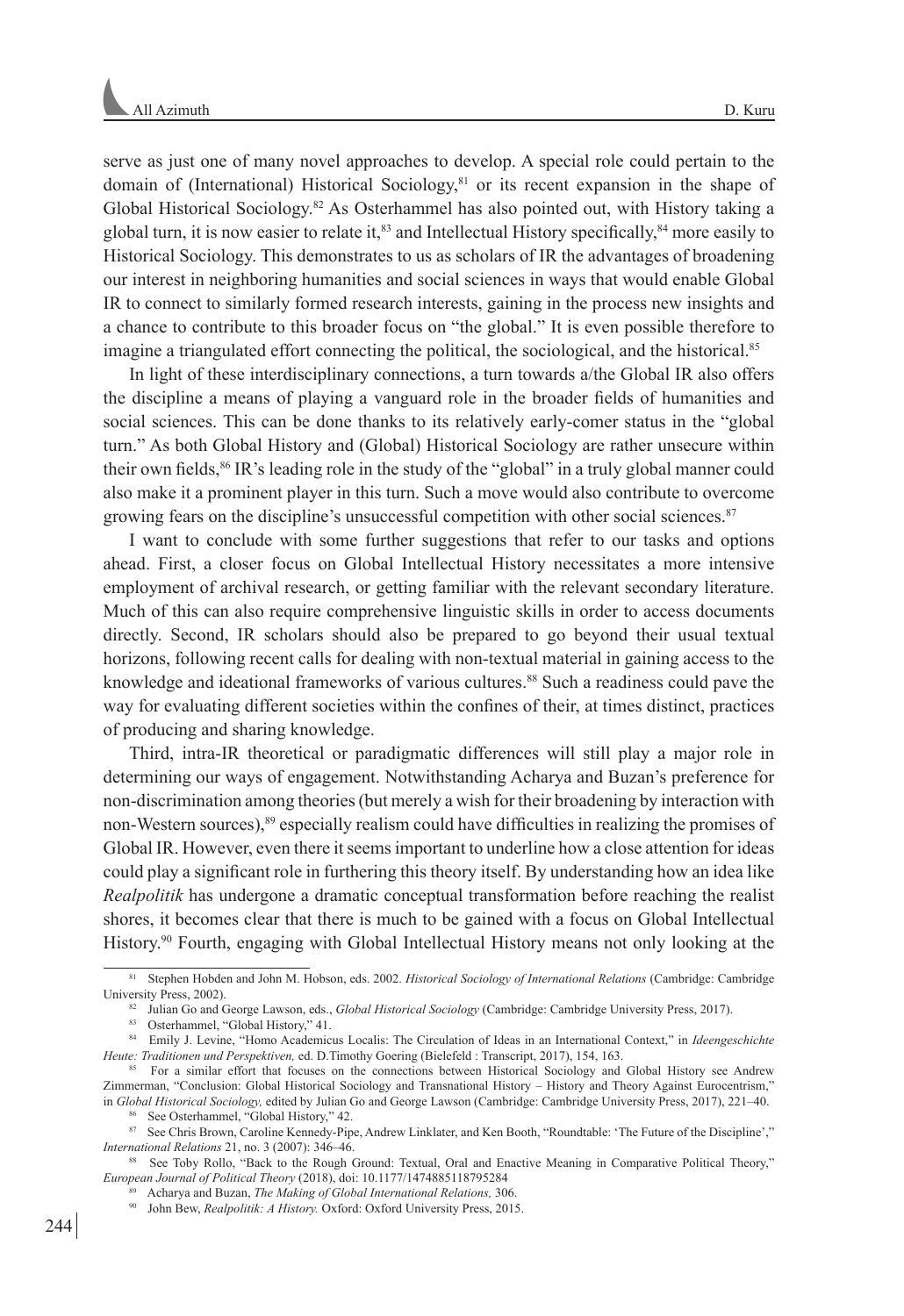historical past, but also focusing on the intermediaries, popularizers, transmitters, that is, agents who have developed, changed, (mis)translated, and vulgarized $91$  existing ideas. In this regard, Global IR's much emphasized quest for a more intensive engagement with classical thought, as well as different past and present thinkers and political leaders, $92$  needs to be strengthened by turning our attention to recent methodological, and epistemological debates that emerged with the impact of Global (Intellectual) History.

Last but not least, Global IR carries in itself, perhaps unconsciously, the seeds of a gradual return to its earlier interwar years, to a time when it used to be more interdisciplinary in its approaches.93 Here lies thus a novel promise that should lead us to re-think our discipline's role in a period of globality, with all its opportunities and dangers. Engaging with neighboring disciplines, be it History or Sociology, with their specialized subfields that offer possibilities for intensive cooperation, is the step ahead.

#### **Bibliography**

- Acharya, Amitav. "Advancing Global IR: Challenges, Contentions, and Contributions." *International Studies Review* 18, no. 1 (2016): 4–15.
- –––. "Dialogue and Discovery: In Search of International Relations Theories beyond the West." *Millennium* 39, no. 3 (2011): 619–37.
- –––. "Global International Relations (IR) and Regional Worlds: A New Agenda for International Studies." *International Studies Quarterly* 58, no. 4 (2014): 647–59.
- Acharya, Amitav, and Barry Buzan. *The Making of Global International Relations: Origins and Evolution of IR at Its Centenary.* Cambridge: Cambridge University Press, 2019.
- Acharya, Amitav, and Barry Buzan, eds. *Non-Western International Relations Theory: Perspectives from Asia*. London: Routledge, 2009.
- Acharya, Amitav, and Barry Buzan. "Why Is There No Non-Western International Relations Theory? An Introduction." *International Relations of the Asia-Pacific* 7, no. 3 (2007): 287–312.
- Armitage, David. *Foundations of Modern International Thought*. Cambridge: Cambridge University Press, 2013. –––. "The International Turn in Intellectual History." In *Rethinking Modern European Intellectual History*, edited by

Darrin M. McMahon, and Samuel Moyn, 232–52. New York: Columbia University Press, 2014.

- Aydın, Cemil. "Approaches to Global Intellectual History." In Moyn and Sartori, *Global Intellectual History*, 159– 86.
- Aydinli, Ersel, and Julie Mathews. "Periphery Theorising for a Truly Internationalised Discipline: Spinning IR Theory out of Anatolia." *Review of International Studies* 34, no. 4 (2008): 693–712.
- Baker, Catherine. *Race and the Yugoslav Region: Postsocialist, Post-conflict, Postcolonial?* Manchester: Manchester University Press, 2018.
- Bakhle, Janaki. "Putting Global Intellectual History in Its Place." In Moyn and Sartori, *Global Intellectual History*, 228–53.
- Belich, James, John Darwin, and Chris Wickham. "Introduction." In Belich, Darwin, Frenz, and Wickham, *The Prospect of Global History*, 3–22.
- Belich, James, John Darwin, Margret Frenz, and Chris Wickham, eds. *The Prospect of Global History*. Oxford: Oxford University Press, 2016.

Bell, Duncan. "Making and Taking Worlds." In Moyn and Sartori, *Global Intellectual History*, 254–79. Bew, John. *Realpolitik: A History*. Oxford: Oxford University Press, 2015.

<sup>&</sup>lt;sup>91</sup> According to Hill, "Conceptual Universalization,"144, it was textbooks and other vulgarizing sources that affected the prospects of ideas in new localities.

<sup>92</sup> See Acharya and Buzan, *The Making of Global International Relations,* 310–14.

<sup>93</sup> See fn. 15.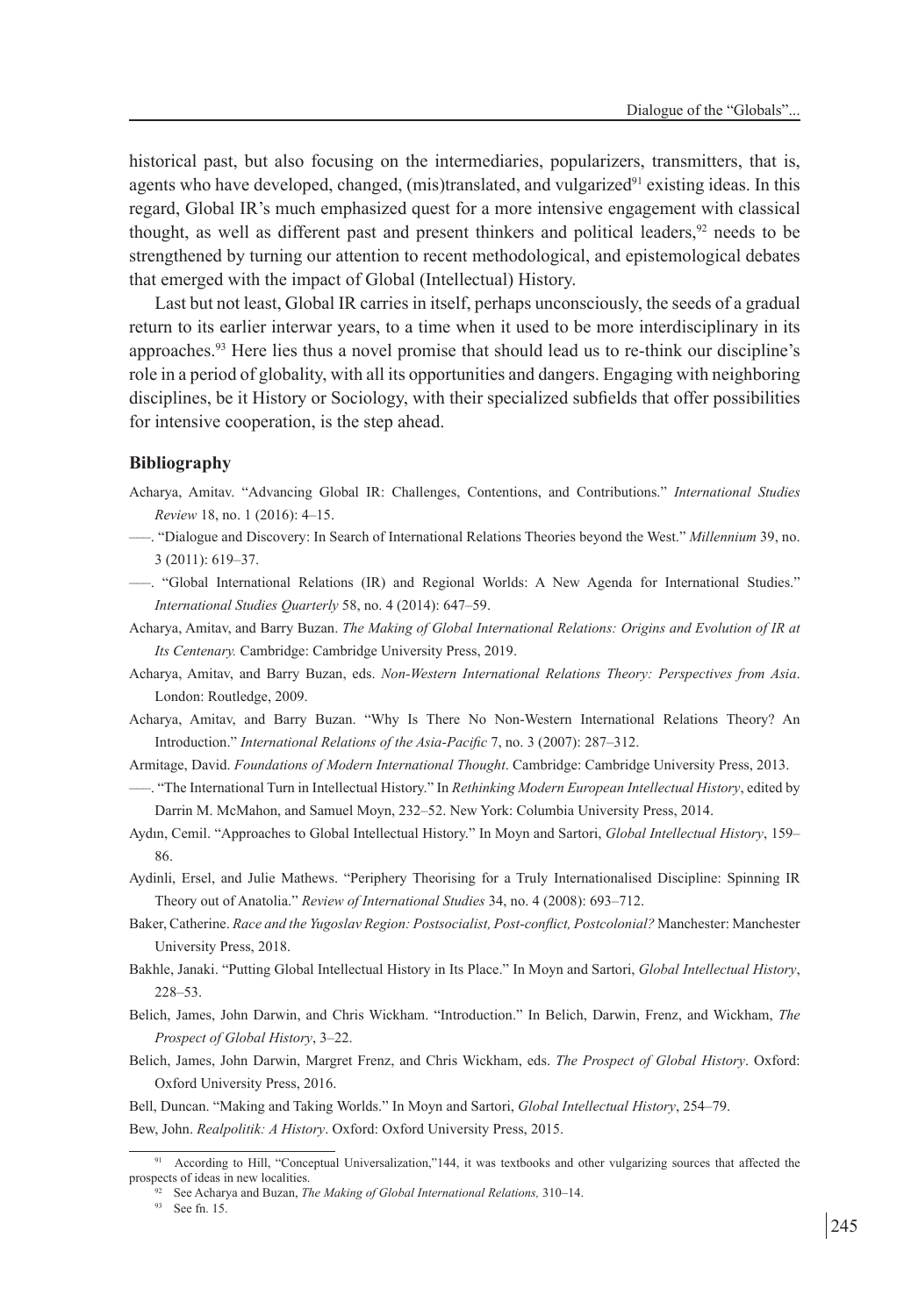Bilgin, Pinar. "Thinking Past 'Western' IR?" *Third World Quarterly* 29, no. 1 (2008): 5–23.

- Blaney, David L., and Arlene B. Tickner. "Worlding, Ontological Politics and the Possibility of a Decolonial IR." *Millennium* 45, no. 3 (2017): 293–311.
- Brown, Chris, Caroline Kennedy-Pipe, Andrew Linklater, and Ken Booth. "Roundtable: `The Future of the Discipline'." *International Relations* 21, no. 3 (2007): 346–46.
- Byrne, Jeffrey James. "Beyond Continents, Colours, and the Cold War: Yugoslavia, Algeria, and the Struggle for Non-Alignment." *The International History Review* 37, no. 5 (2015): 912–32.
- Budde, Gunilla-Friederike, Sebastian Conrad, and Oliver Janz, eds. *Transnationale Geschichte Themen, Tendenzen und Theorien.* Göttingen: Vandenhoeck & Ruprecht, 2010.
- Buzan, Barry, and George Lawson. *The Global Transformation: History, Modernity and the Making of International Relations*. Cambridge: Cambridge University Press, 2016.
- Chatterjee, Partha. "A Brief History of Subaltern Studies." In Budde, Conrad, and Janz, *Transnationale Geschichte,*  94-104.

Conrad, Sebastian. *What Is Global History?*. Princeton: Princeton University Press, 2016.

- Conrad, Sebastian, and Andreas Eckert, eds. *Globalgeschichte: Theorien, Ansätze, Themen*. Frankfurt; New York: Campus, 2007.
- Cooper, Frederick. "How Global Do We Want Our Intellectual History to Be?" In Moyn and Sartori, *Global Intellectual History*, 283–294.
- Darwin, John. "Afterword." In Belich, Darwin, Frenz, and Wickham, *The Prospect of Global History*, 178–84.
- Go, Julian, and George Lawson, eds. *Global Historical Sociology*. Cambridge: Cambridge University Press, 2017.
- Goering, D. Timothy, ed. *Ideengeschichte Heute: Traditionen und Perspektiven*. Bielefeld: Transcript, 2017.
- Gruffydd Jones, Branwen, ed. *Decolonizing International Relations*. Lanham: Rowman and Littlefield, 2006.
- Hanioğlu, M. Şükrü. *Atatürk: An Intellectual Biography*. Princeton: Princeton University Press, 2011.
- Helleiner, Eric, and Antulio Rosales. "Toward Global IPE: The Overlooked Significance of the Haya-Mariátegui Debate." *International Studies Review* 19, no. 4 (2017): 667–91.
- Herbjørnsrud, Dag. "Beyond Decolonizing: Global Intellectual History and Reconstruction of a Comparative Method." *Global Intellectual History* (2019). doi: 10.1080/23801883.2019.1616310.
- Hill, Christopher L. "Conceptual Universalization in the Transnational Nineteenth Century." In Moyn and Sartori, *Global Intellectual History*, 134–58.
- Hobden, Stephen, and John M. Hobson, eds. *Historical Sociology of International Relations*. Cambridge: Cambridge University Press, 2002.
- Hobson, John M. *The Eurocentric Conception of World Politics: Western International Theory, 1760-2010*. Cambridge University Press, 2012.
- Hoffmann, Stanley. "An American Social Science: International Relations." *Daedalus* 106, no. 3 (1977): 41–60.

Iriye, Akira. *Global and Transnational History: The Past, Present, and Future.* Palgrave Pivot, 2013.

- Jackson, Patrick Thaddeus. *The Conduct of Inquiry in International Relations: Philosophy of Science and Its Implications for the Study of World Politics*. New York: Routledge, 2011.
- Juergensmeyer, Mark, Manfred B. Steger, Saskia Sassen, and Victor Faessel, eds. *The Oxford Handbook of Global Studies*. Oxford: Oxford University Press, 2019.
- Kapila, Shruti. "Global Intellectual History and the Indian Political." In *Rethinking Modern European Intellectual History*, edited by Darrin M McMahon, and Samuel Moyn, 253–74. New York: Columbia University Press, 2014.
- Kaviraj, Sudipta. "Global Intellectual History: Meanings and Methods." In Moyn and Sartori, *Global Intellectual History*, 295–319.
- Krell, Gert and Peter Schlotter. *Weltbilder und Weltordnung Einführung in die Theorie der Internationalen Beziehungen*. Baden-Baden: Nomos, 2018.
- Levine, Emily J. "Homo Academicus Localis: The Circulation of Ideas in an International Context." in *Ideengeschichte*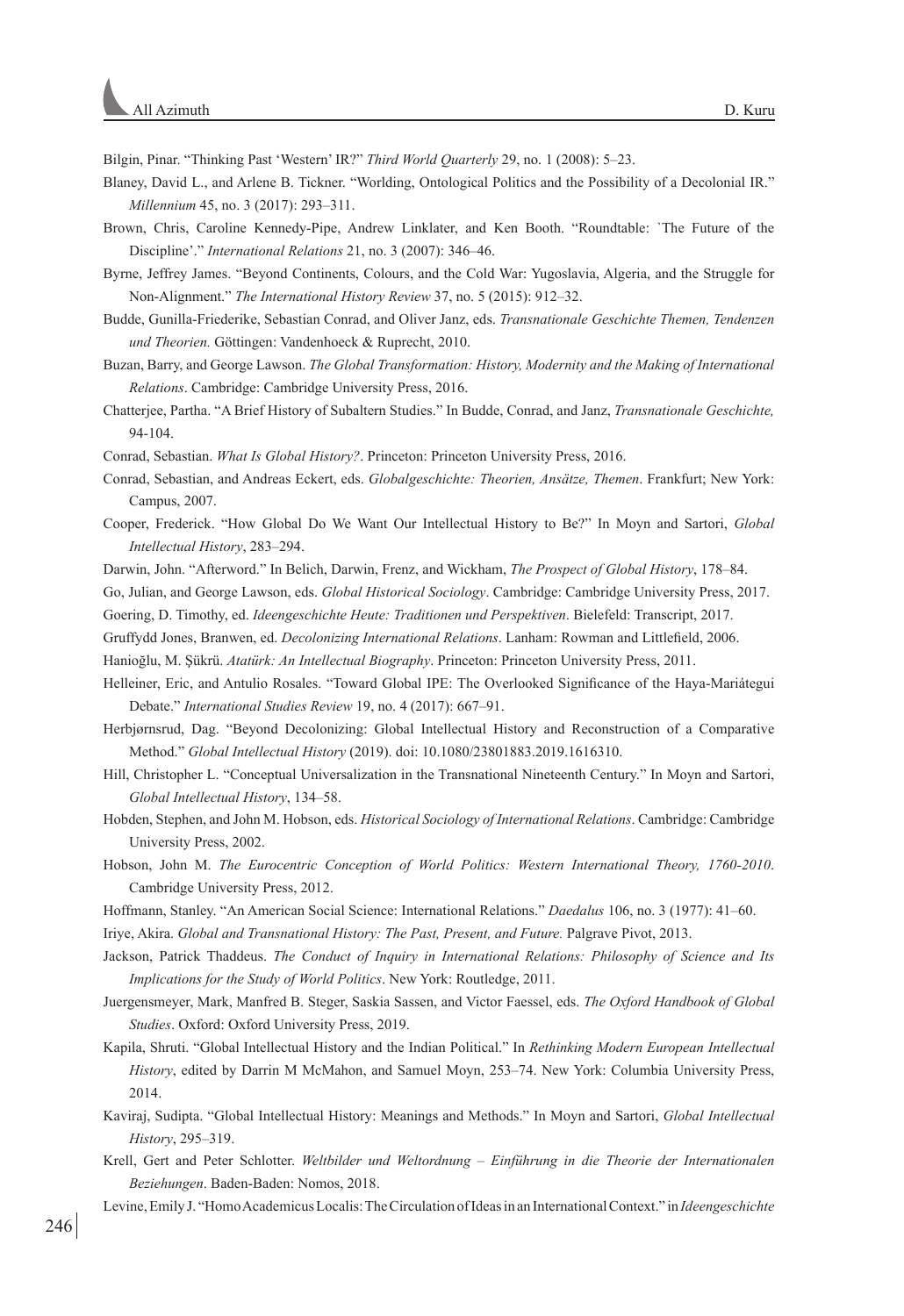*Heute: Traditionen und Perspektiven*, edited by D.Timothy Goering. Bielefeld : Transcript, 2017.

- Ling, Lily HM. "Decolonizing the International: Towards Multiple Emotional Worlds." *International Theory* 6, no. 3 (2014): 579–83.
- Long, David. "Who Killed the International Studies Conference?" *Review of International Studies* 32, no. 4 (2006): 603–22.
- Massad, Joseph. "Against Self-Determination." *Humanity: An International Journal of Human Rights, Humanitarianism, and Development* 9, no. 2 (2018): 161–91.
- Matin, Kamran. "Redeeming the Universal: Postcolonialism and the Inner Life of Eurocentrism." *European Journal of International Relations* 19, no. 2 (2013): 353–77.
- McMahon, Darrin M., and Samuel Moyn, eds. *Rethinking Modern European Intellectual History*. New York: Columbia University Press, 2014.
- Mignolo, Walter. "The Geopolitics of Knowledge and the Colonial Difference." *The South Atlantic Quarterly* 101, no. 1 (2002): 57–96.
- Moyn, Samuel. "Imaginary Intellectual History." In *Rethinking Modern European Intellectual History*, edited by Darrin M. McMahon, and Samuel Moyn, 112-130. New York: Columbia University Press, 2014.
- –––. "On the Nonglobalization of Ideas." In Moyn and Sartori, *Global Intellectual History*, 187–204.
- Moyn, Samuel, and Andrew Sartori. "Approaches to Global Intellectual History." In Moyn and Sartori, *Global Intellectual History*, 3–32.

Moyn, Samuel, and Andrew Sartori, eds. *Global Intellectual History*. New York: Columbia University Press, 2013.

- Osterhammel, Jürgen. "Global History and Historical Sociology." In Belich, Darwin, Frenz, and Wickham, *The Prospect of Global History*, 23–43.
- Özervarlı, M. Sait. "Positivism in the Late Ottoman Empire: The 'Young Turks' as Mediators and Multipliers." In *The Worlds of Positivism*, edited by Johannes Feichtinger, Franz L. Fillafer, and Jan Surman, 81–108. Cham: Springer International, 2018.
- Phillips, Andrew. "Global IR Meets Global History: Sovereignty, Modernity, and the International System's Expansion in the Indian Ocean Region." *International Studies Review* 18, no. 1( 2016): 62–77.
- Quijano, Anibal. "Coloniality of Power and Eurocentrism in Latin America." *International Sociology* 15, no. 2 (2000): 215–32.
- Riemens, Michael. "International Academic Cooperation on International Relations in the Interwar Period: The International Studies Conference." *Review of International Studies* 37, no. 2 (2011): 911–28.
- Robertson, James M. "Navigating the Postwar Liberal Order: Autonomy, Creativity and Modernism in Socialist Yugoslavia, 1949–1953." *Modern Intellectual History* (2018). doi: 10.1017/S1479244318000379.
- Rollo, Toby. 2018. "Back to the Rough Ground: Textual, Oral and Enactive Meaning in Comparative Political Theory." *European Journal of Political Theory*, doi: 10.1177/14744885118795284.
- Rösch, Felix. "Policing Intellectual Boundaries? Émigré Scholars, the Council on Foreign Relations Study Group on International Theory, and American International Relations in the 1950s." *The International History Review* (2019). doi: 10.1080/07075332.2019.1598464.
- Rösch, Felix, and Atsuko Watanabe. "Approaching the Unsynthesizable in International Politics: Giving Substance to Security Discourses through *Basso Ostinato* ?" *European Journal of International Relations* 23, no. 3 (2017): 609–29.
- Rosenboim, Or. *Emergence of Globalism: Visions of World Order in Britain and the United States 1939-1950.* Princeton: Princeton University Press, 2017.
- –––. "Threads and Boundaries: Rethinking the Intellectual History of International Relations." In *Historiographical Investigations in International Relations*, edited by Brian C. Schmidt and Nicolas Guilhot, 97-125. The Palgrave Macmillan History of International Thought. Cham: Springer International, 2019.
- Rotschild, Emma. "Arc of Ideas. International History and Intellectual History." In Budde, Conrad, and Janz, *Transnationale geschichte,* 217–26.